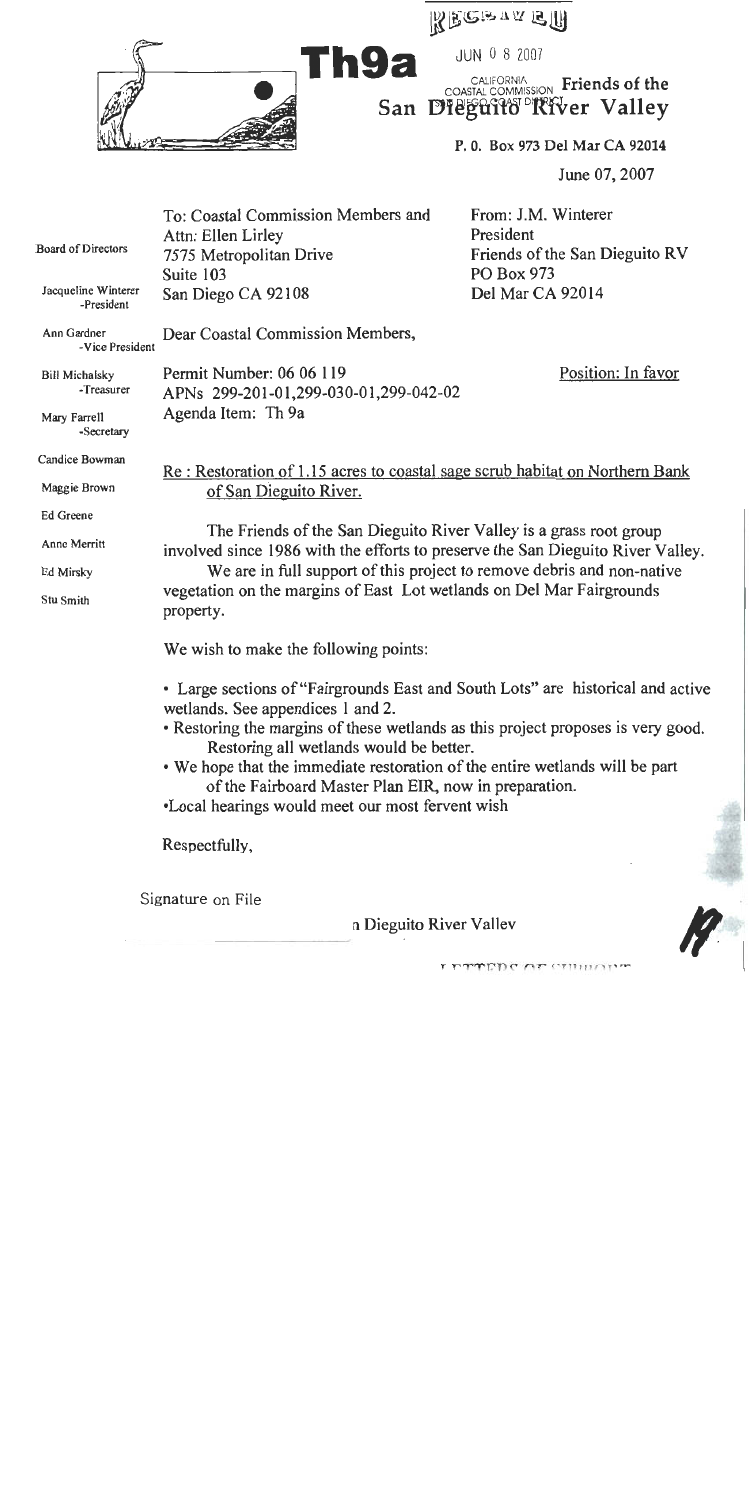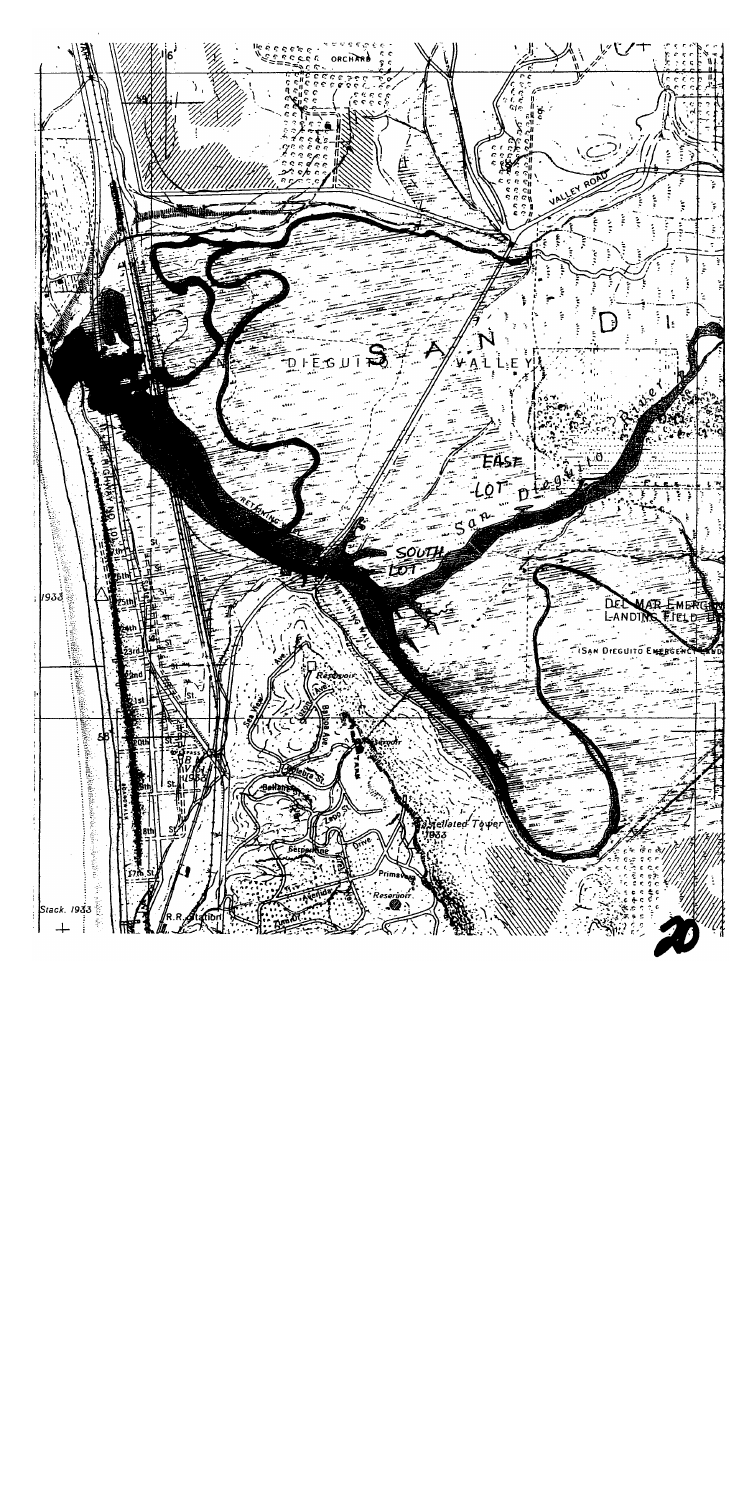

RPPEDIX 2: These 2 pictures of the South Lot<sub>s</sub>are views taken 24 hours apart, from Gatun Street  $\#2061$ . The top picture taken after 2 months of dry weather was used to locate the So Lot ponds of Fig.B. It shows a larger pond along J Durante Blvd and a smaller one to the S. The bottom picture is taken from the same location a day later, after an overnight .63 inch rain. The So Lot is flooded and the 2 ponds have merged in a single large one.<br>The East Lot is particuly flooded.

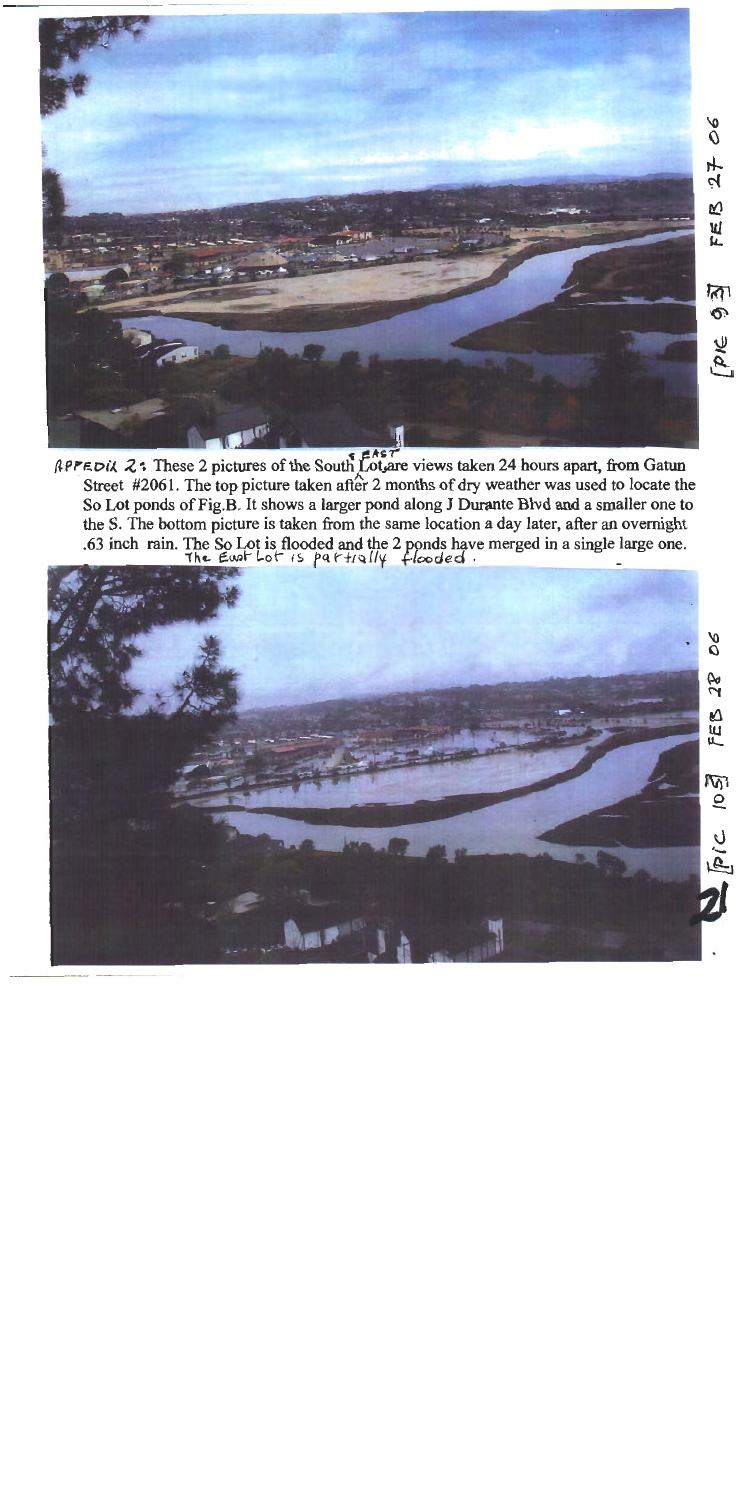

Del Mar

1050 Camino Del Mar • Del Mar, California 92014-2698

Where the Turf meets the Surf

Th9a

UUIN 1 1 2007

June 7, 2007

**ALIF DRINA**<br>Y. COMMISSION COAST DISTRICT

Mr. Patrick Kruer, Chair California Coastal Commission 45 Fremont Street, Suite 2000 San Francisco, CA 94105

Position: In favor Re: Permit Number: 6-06-119 Restoration of 1.15 acres of coastal sage scrub habitat on the northern bank of San Dieguito River

Dear Coastal Commissioners:

The City of Del Mar is pleased to be able to inform you that we are in support of the proposed project to remove debris and non-native vegetation in the wetlands on 22<sup>nd</sup> Agricultural District property in the temporary south parking area on the northern bank of the San Diequito River adjacent to Jimmy Durante Blvd, in the City of Del Mar.

It is the City's understanding that this initial project is the first small step in the ultimate restoration of the larger wetlands that historically occupied this same south parking lot which has been and is now used for temporary parking during the San Diego County Fair and Thoroughbred Race seasons. The City of Del Mar has gone on record numerous times over the years with our unwavering position that the entire south parking lot should be restored to its historic wetland state.

With that in mind, and following implementation of this smaller restoration project, the City of Del Mar will be looking forward to working closely with the 22<sup>nd</sup> District Agricultural Association on the ultimate design and implementation of the restoration of the larger historic wetlands on the south lot, which is anticipated to be discussed in the EIR for the Fairgrounds Master Plan that is expected to be circulated later this year.

Sincerelv.

Signature on File

ment Director

**UITY UI LUGI IVIGI** 

Cc: Honorable Mayor and City Council Lauraine Brekke-Esparza, City Manager Osa Wolf, Legal Counsel Shute, Mihaly & Weinberger Del Mar San Dieguito Lagoon Committee Friends of the San Dieguito River Valley Ellen Lirley, Coastal Program Analyst, CCC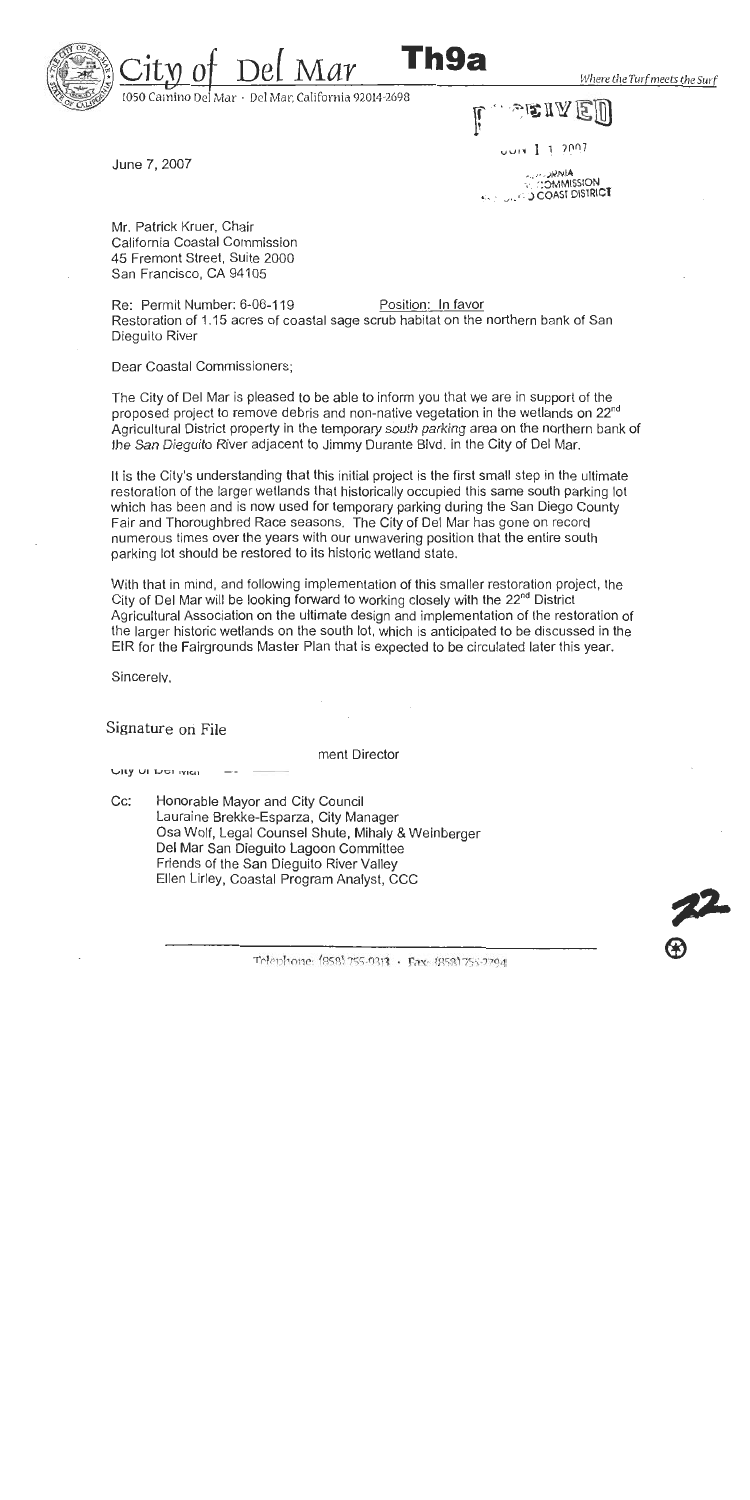## Th9a

Dawn S. Rawls, Chair San Dieguito Lagoon Committee 1087 Klish Way Del Mar, CA 92014

UUIV UO LUUT

California Coastal Cummission San Diego Coast District

Patrick Kruer, Chair California Coastal Commission c/o Ellen Lirley, Coastal Program Analyst, San Diego Coast District Office 7575 Metropolitan Drive emailed June 8, 2007 San Diego, CA 92108

Re: application no. 6-06-119 item Th9a agenda

Dear Commissioners and Staff:

The San Dieguito Lagoon Committee, which has followed Fairgrounds activities on the dirt areas east of Jimmy Durante Blvd for many years, supports the Coastal Commission staff recommendation to approve the  $22^{nd}$  District Agricultural Association's application for a 1.15 acre restoration of the berm by the San Dieguito River on the East Overflow Parking Lot and the Golf Driving Range to coastal sage scrub habitat.

Additionally, we would like to note:

(1) Future Restoration: The "companion" restoration of the SOL area surrounding the San Dieguito River Park's boardwalk portion of the Coast to Crest Trail running along the river through the South Overflow Lot is now a separate permit application numbered 6-07-059. The Lagoon Committee is gratified that the Coastal Commission separated out the EOL/GDR portion of this project to avoid loss of time-constrained grant funding to complete that work.

(2) Synergy with Conservancy/JPA: The  $22^{\text{nd}}$  DAA is to be commended for working with the San Dieguito River Valley Conservancy and the River Valley Park JPA to complement each other's efforts to achieve both a coastal sage scrub restoration and eventual creation of this portion of the Coast-to-Crest Trail.

(3) Monitoring: Commendation is due the CCC staff for establishing a monitoring program to assess the viability of this coastal sage scrub habitat restoration. These data will inform later judicious planning for future restorations.

Thank you for considering our comments.

Sincercly,

Dawn Rawls, Chair The San Dieguito Lagoon Committee

emailcc: City of Del Mar Friends of the San Dieguito River Valley Becky Bartling, 22<sup>nd</sup> DAA Fairgrounds Craig Adams, SDRV Conservancy Dick Bobertz, SDRP JPA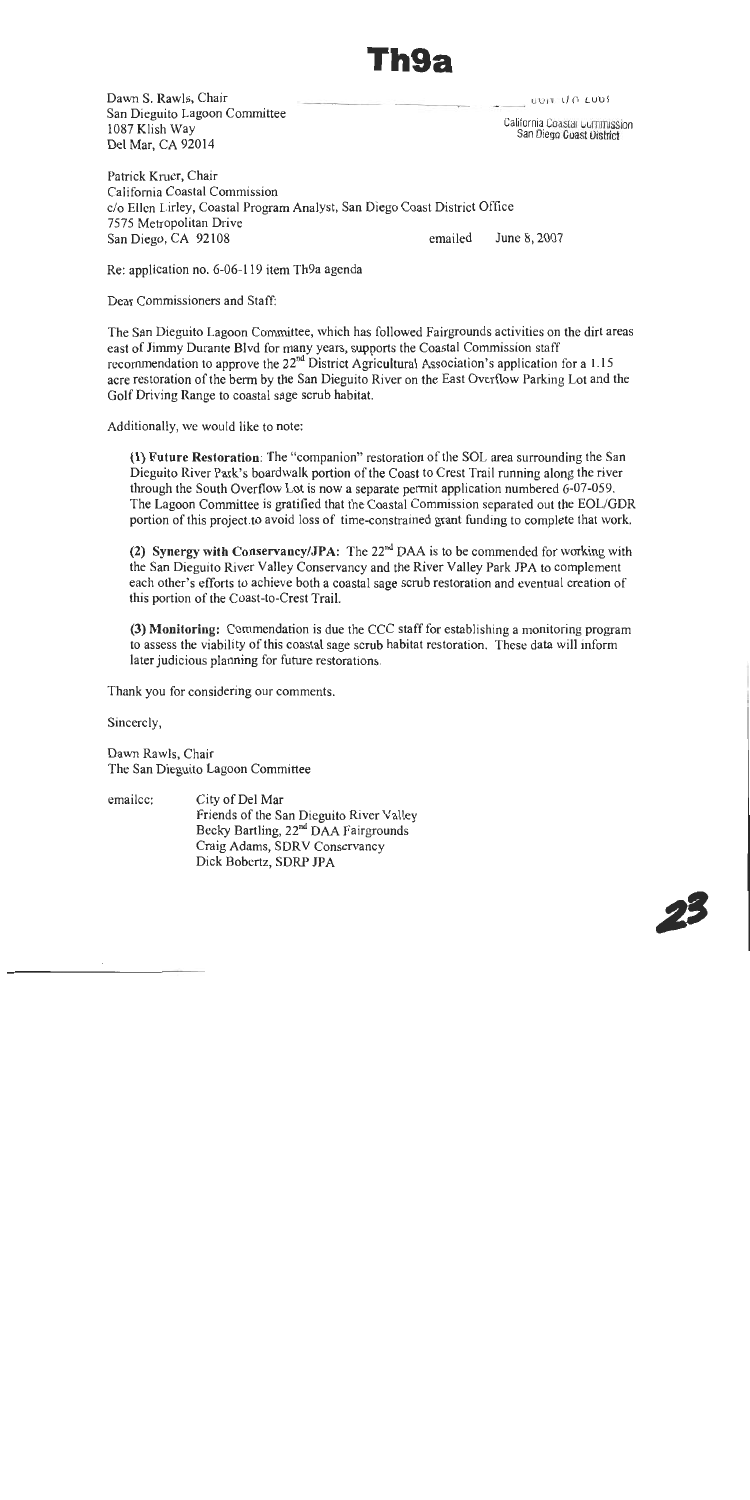## CALIFORNIA COASTAL COMMISSION

SAN DIEGO AREA 7575 METROPOLITAN DRIVE, SUITE 103 SAN DIEGO, CA 92108-4421 (619) 767-2370



# **Th 9a**

Filed: November 14, 2006 49th Day: January 2, 2007 180th Day: May 13, 2007 Extension Request: May 11, 2007 Length of Extension: 90 Days Final Date for Commission Action: August 11, 2007 Staff: Ellen Lirley-SD Staff Report: May 17, 2007 Hearing Date: June 13-15, 2007

## REGULAR CALENDAR STAFF REPORT AND PRELIMINARY RECOMMENDATION

Application No.: 6-06-119

- Applicant: 22<sup>nd</sup> District Agricultural Agent: Rebecca Bartling Association
- Description: Restoration of a total 1.15 acres to coastal sage scrub habitat; project includes the removal of debris and non-native vegetation, and installation of temporary irrigation lines.
- Site: Del Mar Fairgrounds, along the northern bank of the San Dieguito River, from the throat area, east to Interstate 5, southeast of 2260 Jimmy Durante Boulevard, Del Mar and San Diego, San Diego County. APNs 299-201- 01; 299-030-01; 299-042-02

## STAFF NOTES:

l

Summary of Staff's Preliminary Recommendation: Staff is recommending approval of this upland restoration project, which will revegetate the existing berm between the East Overflow Parking Lot (EOL) and Golf Driving Range (GDR) portions of the Fairgrounds property and the San Dieguito River. Recommended conditions include submittal of final plans, potential restrictions on construction activities during any applicable nesting seasons if required by the Wildlife Agencies, identification of staging and storage areas, and monitoring/maintenance of the restored site. The proposed development is a portion of a larger project including both salt marsh and upland restoration; the remainder of the project has been separated from this segment, renumbered #6-07-059, and will be brought forward for Commission review in the future.

Standard of Review: Chapter 3 policies of the Coastal Act.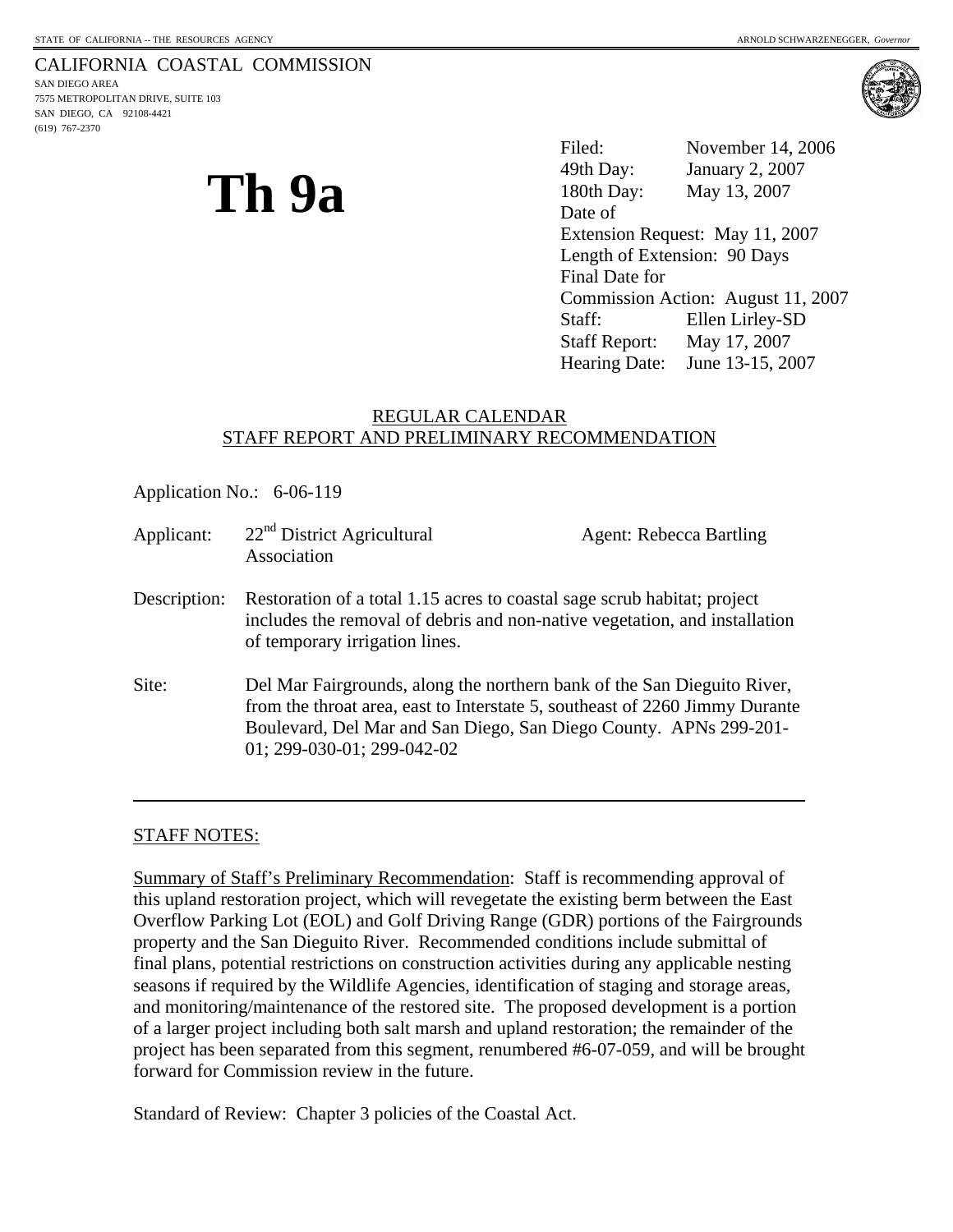## Substantive File Documents: 1985 Del Mar Fairgrounds Master Plan Update and draft 2000 Del Mar Fairgrounds Master Plan Update; CDP #6-04-088

## I. PRELIMINARY STAFF RECOMMENDATION:

l

 $\overline{a}$ 

The staff recommends the Commission adopt the following resolution:

## **MOTION:** *I move that the Commission approve Coastal Development Permit No. 6-06-119 pursuant to the staff recommendation.*

## **STAFF RECOMMENDATION OF APPROVAL:**

Staff recommends a **YES** vote. Passage of this motion will result in approval of the permit as conditioned and adoption of the following resolution and findings. The motion passes only by affirmative vote of a majority of the Commissioners present.

## **RESOLUTION TO APPROVE THE PERMIT:**

The Commission hereby approves a coastal development permit for the proposed development and adopts the findings set forth below on grounds that the development as conditioned will be in conformity with the policies of Chapter 3 of the Coastal Act and will not prejudice the ability of the local government having jurisdiction over the area to prepare a Local Coastal Program conforming to the provisions of Chapter 3. Approval of the permit complies with the California Environmental Quality Act because either 1) feasible mitigation measures and/or alternatives have been incorporated to substantially lessen any significant adverse effects of the development on the environment, or 2) there are no further feasible mitigation measures or alternatives that would substantially lessen any significant adverse impacts of the development on the environment.

II. Standard Conditions.

See attached page.

## III. Special Conditions.

The permit is subject to the following conditions:

 1. Final Revised Plans. **PRIOR TO THE ISSUANCE OF THE COASTAL DEVELOPMENT PERMIT,** the applicant shall submit to the Executive Director for review and written approval, final revised plans that are in substantial conformance with the plans submitted with this application (San Dieguito Estuary North Bank Restoration Project Plan, dated August, 2006), except that they shall be revised as follows: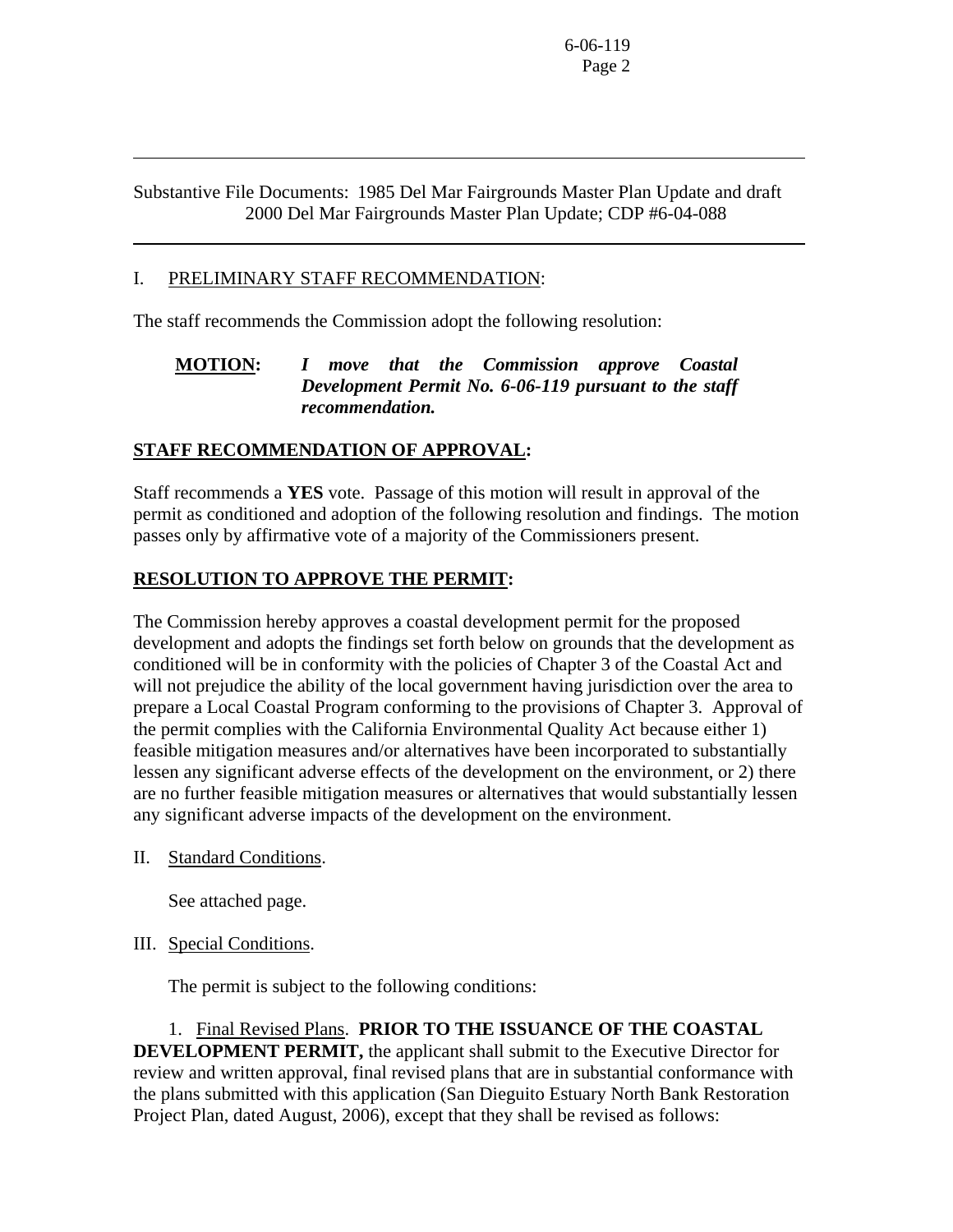a. Only the specific project approved herein (i.e., plans showing only the upland restoration site between the throat area connecting the South and East Overflow Parking Lots and Interstate 5) should be included.

 b. If any bifurcated project components remain on the plans, they shall be clearly marked as "Not a Part" and initialed and dated by the applicant or consultant.

The permittee shall undertake the development in accordance with the approved plans. Any proposed changes to the approved plans shall be reported to the Executive Director. No changes to the plans shall occur without a Coastal Commission approved amendment to this coastal development permit unless the Executive Director determines that no amendment is legally required.

 2. Staging Areas/Construction Timing. **PRIOR TO THE ISSUANCE OF THE COASTAL DEVELOPMENT PERMIT,** the applicant shall submit to the Executive Director for review and written approval detailed plans incorporated into the construction bid documents for the location of staging areas and of access corridors to the construction sites. The plans shall include, at a minimum, the following:

a. No overnight storage of equipment or construction materials shall occur within wetlands or native vegetation areas or on the existing public boardwalk/trail segments.

 b. Storage and staging areas shall be located in a manner that has the least impact on vehicular and pedestrian traffic along Jimmy Durante Blvd and the public boardwalk/trail system.

c. Unless authorized in writing by the California Department of Fish and Game (DFG) or the U.S. Fish & Wildlife Service (Service), no work shall occur during the breeding seasons of any threatened or endangered avian species nesting in the vicinity.

d. The applicant shall submit evidence that the approved plans/notes have been incorporated into construction bid documents. Staging site(s) shall be removed and/or restored immediately following completion of the development.

The permittee shall undertake the development in accordance with the approved plans. Any proposed changes to the approved plans shall be reported to the Executive Director. No changes to the plans shall occur without a Coastal Commission approved amendment to this coastal development permit unless the Executive Director determines that no amendment is legally required.

 3. Maintenance and Monitoring. The restored site shall be maintained and monitored in full compliance with the maintenance and monitoring provisions of the *San Dieguito Estuary North Bank Restoration Project Plan*, dated August, 2006. A copy of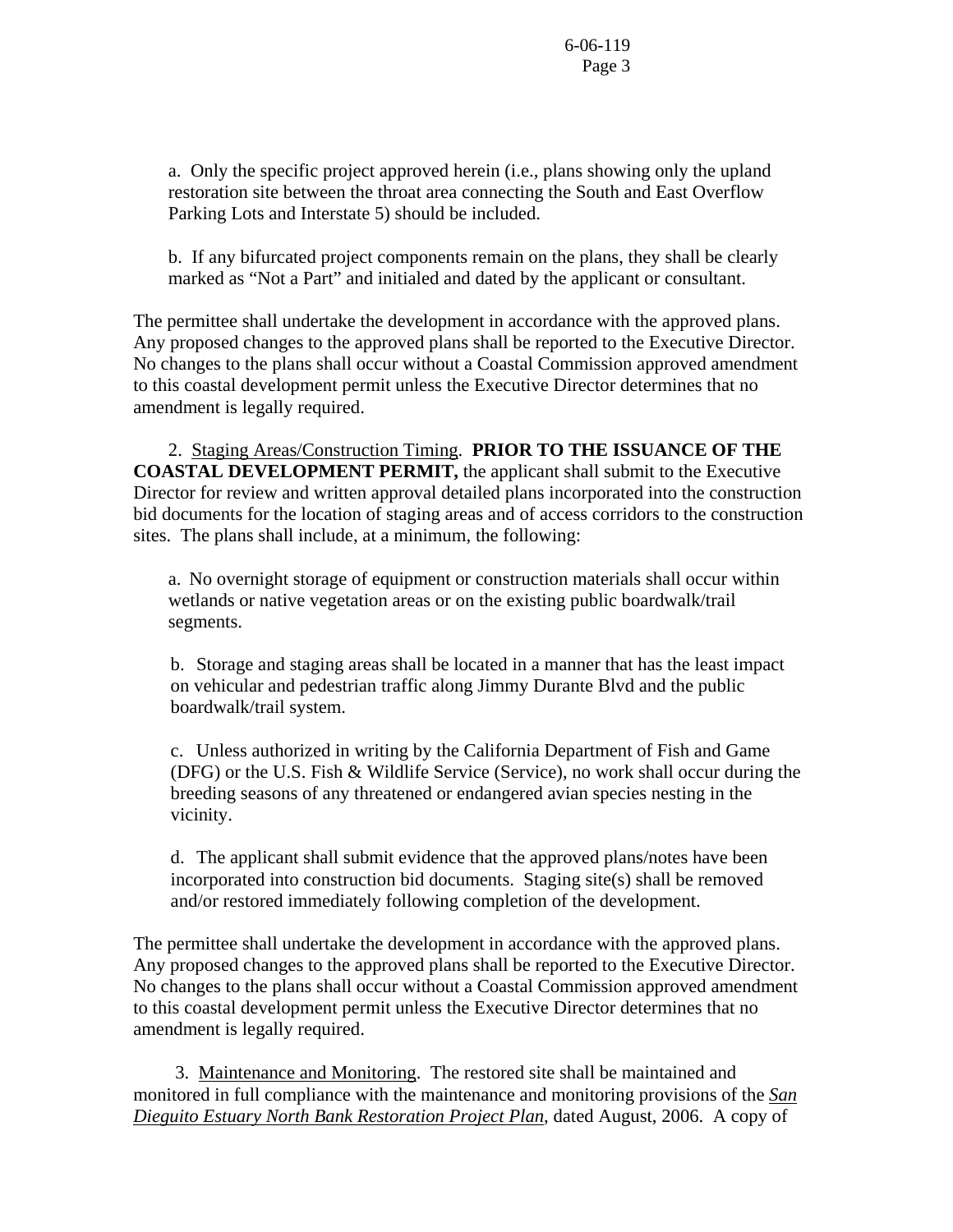the annual monitoring report shall be submitted to the Executive Director of the Coastal Commission.

The permittee shall undertake maintenance and monitoring in accordance with the approved program. Any proposed changes to the approved program shall be reported to the Executive Director. No changes to the approved program shall occur without an amendment to this coastal development permit unless the Executive Director determines that no amendment is legally required.

## 4. Other Permits. **PRIOR TO THE COMMENCEMENT OF**

**CONSTRUCTION**, the permittee shall provide to the Executive Director copies of all other required state or federal discretionary permits for the development herein approved. Any mitigation measures or other changes to the project required through said permits shall be reported to the Executive Director and shall become part of the project. Such modifications, if any, may require an amendment to this permit or a separate coastal development permit.

IV. Findings and Declarations.

The Commission finds and declares as follows:

 1. Detailed Project Description/History. The proposed development includes restoration of a total of 1.15 acres of disturbed lands adjacent to the San Dieguito River to coastal sage scrub habitat. The overall proposed project includes removal of debris and non-native vegetation and installation of temporary irrigation lines to establish the native vegetation. All work is proposed along an existing man-made berm that separates the river from portions of the Fairgrounds property. The project will establish coastal sage scrub habitat along the southern slope of the berm, stabilizing the berm to accommodate a future public trail that will run along the top of the berm. No grading is necessary or proposed.

The proposed development is part of a larger restoration project that was formerly part of this coastal development permit (CDP) application. The larger project proposed to restore 3.12 acres of the Fairgrounds' South Overflow Parking Lot (SOL) to salt marsh; that component included one acre of grading of an approximate 8-foot high berm to attain the appropriate elevation for salt marsh (approximately 4 feet above mean sea level to match adjacent existing salt marsh), and the removal of concrete and other debris. A second component of the original project would have restored or created 1.82 acres of coastal sage scrub as well. Concerns arose addressing those portion of the original project that would be located in the SOL. Since the proposed upland habitat restoration is funded by a grant, that component was separated from the remainder so it could be processed expeditiously while the grant monies were still available. The remainder of the original project (3.12 acres of salt marsh and 0.67 acres of coastal sage scrub restoration) will come to the Commission for review in the future, under CDP application #6-07-059.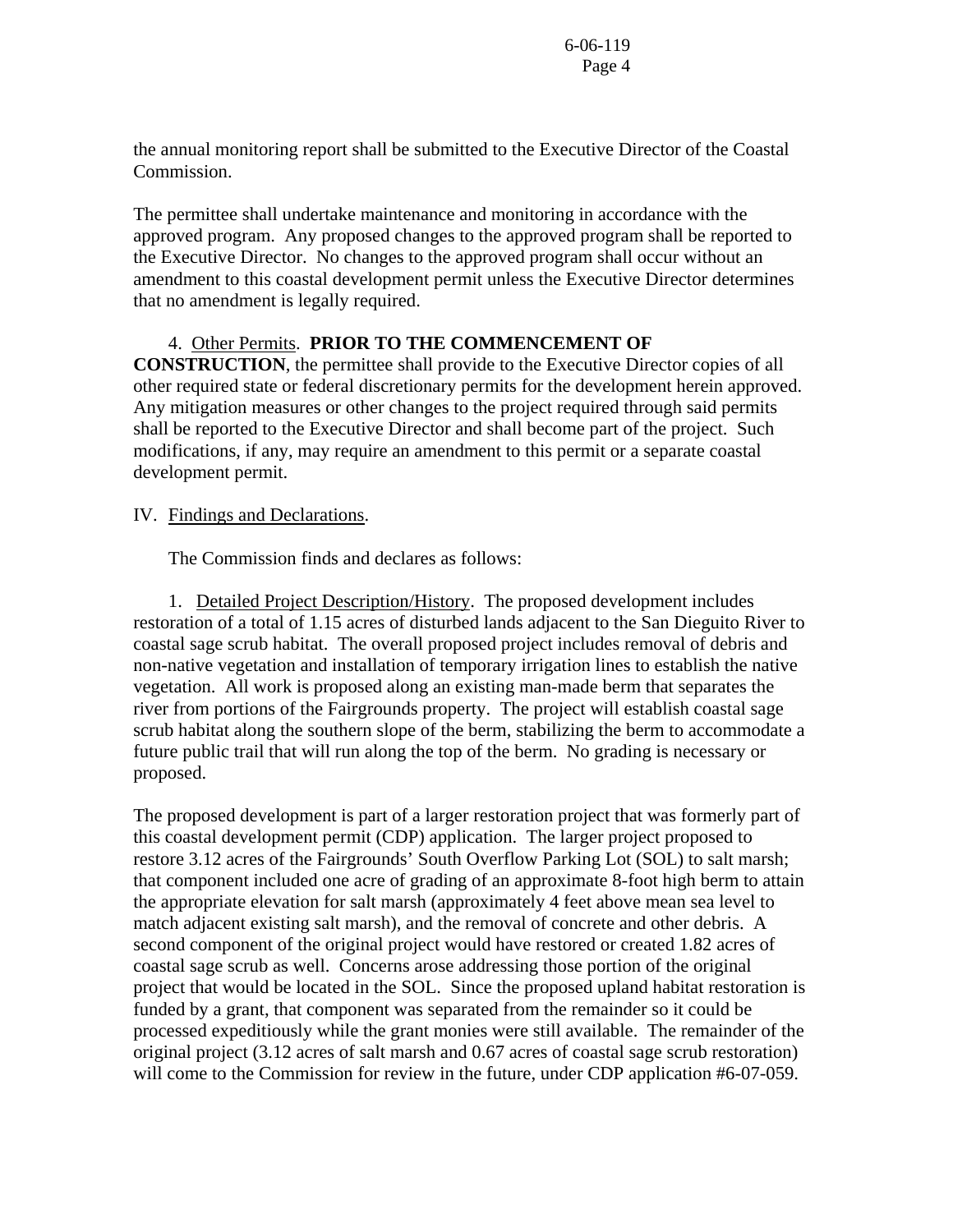The site includes portions of the Fairgrounds' "throat" area that connects the SOL and East Overflow Parking Lot (EOL), and the Golf Driving Range (GDR). These are all unimproved areas that have historically been used for parking during the annual fair and thoroughbred race meet for many years predating the Coastal Act. As currently proposed, the project extends from the throat area east to Interstate 5 (I-5), comprising a linear band along the north bank/berm of the San Dieguito River. Although portions of the project site are located within both the City of Del Mar and the City of San Diego, the entire project site is within the Coastal Commission's area of original permit jurisdiction. Thus, the Commission is reviewing the coastal development permit application for the entire project, and Chapter 3 of the Coastal Act is the legal standard of review.

 2. Biological Resources. The following Coastal Act policies, related to biological resources, are most applicable to the proposed development, and state, in part:

## **Section 30233**

 (a) The diking, filling, or dredging of open coastal waters, wetlands, estuaries, and lakes shall be permitted in accordance with other applicable provisions of this division, where there is no feasible less environmentally damaging alternative, and where feasible mitigation measures have been provided to minimize adverse environmental effects, and shall be limited to the following:

 (l) New or expanded port, energy, and coastal-dependent industrial facilities, including commercial fishing facilities.

 (2) Maintaining existing, or restoring previously dredged, depths in existing navigational channels, turning basins, vessel berthing and mooring areas, and boat launching ramps.

 (3) In open coastal waters, other than wetlands, including streams, estuaries, and lakes, new or expanded boating facilities and the placement of structural pilings for public recreational piers that provide public access and recreational opportunities.

 (4) Incidental public service purposes, including but not limited to, burying cables and pipes or inspection of piers and maintenance of existing intake and outfall lines.

 (5) Mineral extraction, including sand for restoring beaches, except in environmentally sensitive areas.

(6) Restoration purposes.

(7) Nature study, aquaculture, or similar resource dependent activities.

 (b) Dredging and spoils disposal shall be planned and carried out to avoid significant disruption to marine and wildlife habitats and water circulation. Dredge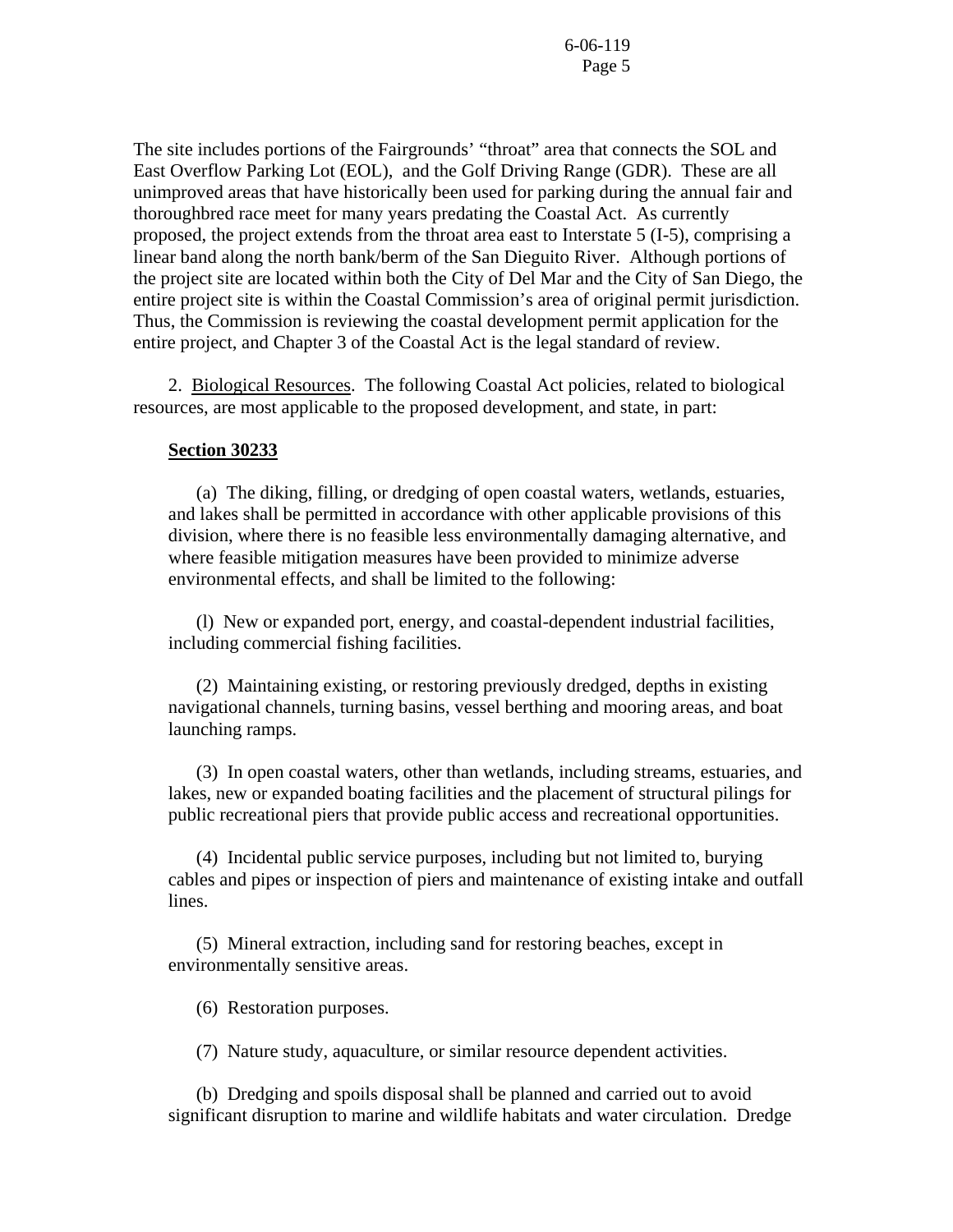spoils suitable for beach replenishment should be transported for such purposes to appropriate beaches or into suitable long shore current systems. …

## **Section 30240**

 … (b) Development in areas adjacent to environmentally sensitive habitat areas and parks and recreation areas shall be sited and designed to prevent impacts which would significantly degrade those areas, and shall be compatible with the continuance of those habitat and recreation areas.

Virtually the entire Fairgrounds property was created by filling tidelands back in the 1930's. Although much of the site is now developed, based on a 1993 Army Corps of Engineers (ACOE) delineation, there are several areas still containing wetland resources, including portions of the EOL, the entire SOL, and most of the GDR. In addition, these areas are within the 100-year floodplain of the adjacent San Dieguito River and experience periodic inundation during average winter rainy seasons. When only used during the fair and races, the wetlands are degraded, but still provide some wetland habitat function outside of the fair and race season. At that time, sparse wetland vegetation returns, and the areas are used for loafing, resting and feeding by shorebirds and migratory species. Depending on the specific species, some breeding may also occur, although most species' breeding seasons continue into the summer months when the lots have historically been used for parking.

The Coastal Commission and the California Department of Fish and Game (CDFG) define wetlands as lands that contain any one of three indicators (hydrology, hydric soils, or hydrophitic vegetation). The Coastal Act definition of "wetland" states:

"Wetland" means lands within the coastal zone which may be covered periodically or permanently with shallow water and include saltwater marshes, freshwater marshes, open or closed brackish water marshes, swamps, mudflats, and fens.

In the absence of a formal delineation according to California protocol, and in view of the facts presented above and the historic patterns of use of the areas for seasonal parking, there has been loss of wetlands or at least significant deterioration. Restoration of these degraded areas as proposed herein can thus be supported by the Commission.

Historically, the EOL, SOL and GDR have been used by the applicant as a public parking reservoir during the annual fair and thoroughbred race meet. Because use of the lots for parking for these two main yearly events predated the Coastal Act, the Commission has not challenged the continued use of this area for overflow parking during these events, even though major portions of these three areas are wetlands. In addition, in past permit actions, the Commission authorized use of this area for parking during the five years the Grand Prix was held at the Fairgrounds, and allowed the installation of an at-grade paved tram track in the EOL outside U. S. Army Corps of Engineers (ACOE) delineated wetlands. The tram is used during the annual fair and thoroughbred racing season to transport Fairgrounds' patrons to the entrance ticketing windows. With these two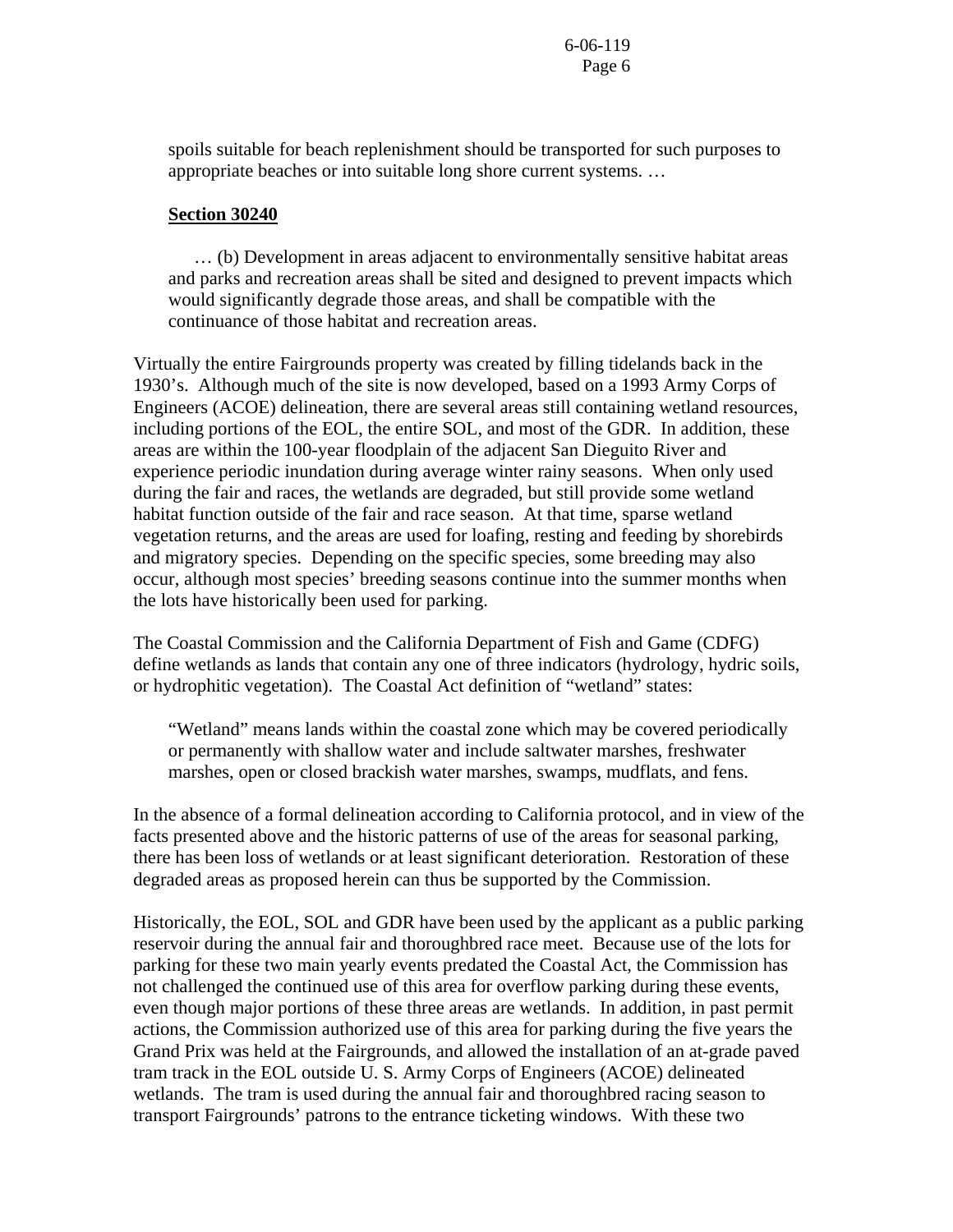exceptions, the Commission has not reviewed or approved parking by patrons or employees or any other uses of these lots, except use of the GDR for its primary golfing purposes, which also predates the Coastal Act.

Recently, a public access boardwalk was built across the SOL, slightly north of the existing natural and restored wetland resources. This is part of the multi-use (hikers, bicyclists and equestrians for most of its distance) Coast to Crest trail that is proposed to extend from the ocean eastward approximately 55 miles to the headwaters of the San Dieguito River, and was approved by the Coastal Commission pursuant to coastal development permit (CDP) #6-04-088 for the San Dieguito Wetlands Restoration Plan. The portion of the trail crossing the SOL is designated for pedestrians only. East of the SOL, through the connecting throat area and along the southern edge of the EOL and GDR, the public trail will be located along the top of the berm, which will be compacted and narrowed during trail construction, pursuant to CDP #6-04-088. The remaining berm area outside the trail footprint will be vegetated with upland species through implementation of the 1.15 acre coastal sage restoration component addressed herein.

Although the berm is man-made, and consists primarily of dirt, rubble and ruderal vegetation, there are a few scattered individuals of coastal sage scrub species. The proposed restoration activities will be conducted by hand to protect those individual plants from any disturbance. Moreover, the proposed project will not encroach into, nor have any adverse impact upon, existing vegetated wetland resources south of the proposed restoration site.

The restoration plan includes a maintenance and monitoring component. Monitoring, including the removal of invasives and remedial replanting, will continue for a period of at least three years and must meet specific success criteria. Although a longer monitoring period would be expected for required mitigation, this is a straight restoration plan that is not required as mitigation for any resource impacts. Thus, the shorter monitoring program is appropriate in this instance. The monitoring provisions of the proposed plan are attached at Exhibit #3.

To summarize, the proposed project will restore 1.15 acres of coastal sage scrub habitat along the south side of an existing berm. This is proposed as an independent enhancement activity, and is not an action required by the Commission. However, several special conditions are attached addressing the proposed project, that are required to make it fully consistent with the Coastal Act. Special Condition #1 requires submittal of final, project-specific plans, since the plans submitted with the original application include components that have been deleted from this application for separate review. Special Condition #2 establishes criteria for staging and storage areas and protects the breeding activities of listed bird species in the area by prohibiting construction during the breeding season without clearance from the wildlife agencies (DFG and Service). Special Condition #3 requires compliance with the maintenance and monitoring provisions of the proposed restoration plan, and Special Condition #4 requires submittal of copies of any other required state or federal permits. Because of the reduced scope of the currently proposed project, it is possible that no such permits are required, although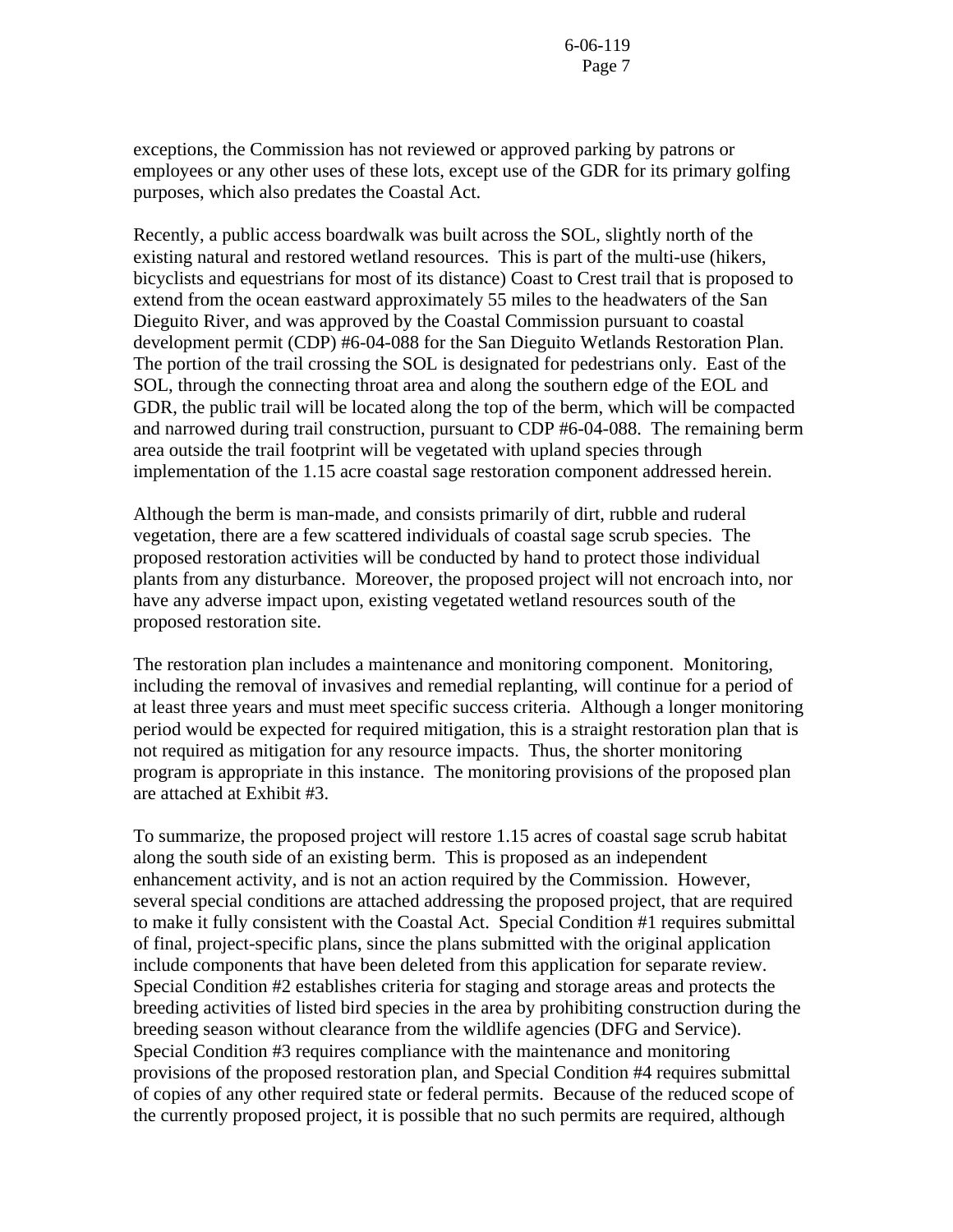they would have been for the originally-proposed project. The Commission's staff ecologist had reviewed the entire project, and raised concerns with the components occurring in the SOL. However, the upland restoration proposed herein did not raise any concerns with him. As conditioned, the Commission finds the proposed restoration activities consistent with the cited policies of the Coastal Act.

 3. Public Access. The following Coastal Act policies are most pertinent to this issue, and state in part:

## **Section 30210**

 In carrying out the requirement of Section 4 of Article X of the California Constitution, maximum access, which shall be conspicuously posted, and recreational opportunities shall be provided for all the people consistent with public safety needs and the need to protect public rights, rights of private property owners, and natural resource areas from overuse.

## **Section 30211**

 Development shall not interfere with the public's right of access to the sea where acquired through use or legislative authorization, including, but not limited to, the use of dry sand and rocky coastal beaches to the first line of terrestrial vegetation.

## **Section 30212**

 (a) Public access from the nearest public roadway to the shoreline and along the coast shall be provided in new development projects except where:

 (1) it is inconsistent with public safety, military security needs, or the protection of fragile coastal resources,

(2) adequate access exists nearby, or,

(3) agriculture would be adversely affected. …

 (c) Nothing in this division shall restrict public access nor shall it excuse the performance of duties and responsibilities of public agencies which are required by Sections 66478.1 to 66478.14, inclusive, of the Government Code and by Section 4 of Article X of the California Constitution.

## **Section 30213**

 Lower cost visitor and recreational facilities shall be protected, encouraged, and, where feasible, provided. Developments providing public recreational opportunities are preferred. …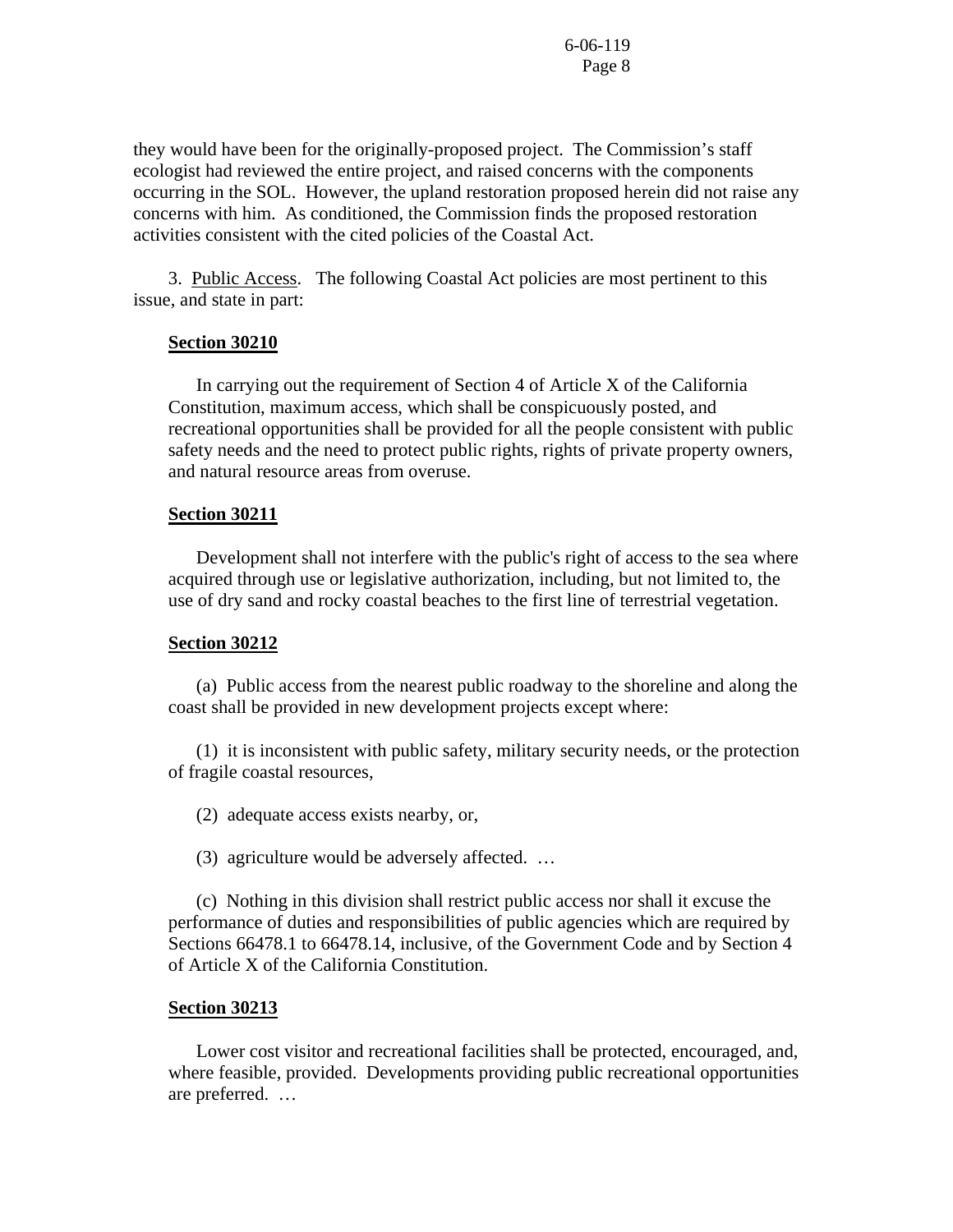## **Section 30604(c)**

 (c) Every coastal development permit issued for any development between the nearest public road and the sea or the shoreline of any body of water located within the coastal zone shall include a specific finding that the development is in conformity with the public access and public recreation policies of Chapter 3 (commencing with Section 30200).

The fairgrounds is located near the mouth of the San Dieguito River and Lagoon, west of I-5, but east of Camino del Mar (Old Highway 101) and the railroad tracks. It is between the river and Via de la Valle, which is the first public east-west road north of the river; I-5 is currently the first north-south public road east of the site. Thus, the entire fairgrounds complex is located between the sea and first public roadway, where maintaining shoreline public access to the river/lagoon and west to the municipal beaches is of greatest concern. As the property owner is another state agency, the property is in public ownership, and, for the most part, the public can freely access various portions of the grounds, including the riverfront, particularly when no major events are taking place.

As stated previously, the boardwalk portion of the Coast to Crest Trail has already been constructed on the SOL, and other trail segments are approved to be sited on Fairgrounds property to the east, between the SOL and I-5. This trail will formalize and enhance public access through the Fairgrounds property. Because the trail in the specific project area is to be located on the existing berm that parallels the northern bank of the San Dieguito River, it will also allow good views of the river itself and the existing and restored wetlands. The proposed native revegetation project will help stabilize the southern slope of that berm to better support the trail. Thus, the proposed restoration project will in no way limit or adversely affect public access or use of the trail, but will instead enhance it.

Because of wetland concerns, the boardwalk portion of the Coast to Crest Trail is restricted to pedestrian traffic only, and the remainder of the trail west of the proposed visitor center east of I-5 (a component of the San Dieguito Wetlands Restoration Plan) is restricted to just pedestrians and bicyclists. There is currently no connection between the Fairgrounds and the beach other than on busy urban streets, which would be unsafe for equestrian use. Thus equestrian traffic will terminate east of I-5, and bicycle traffic must exit the trail east of where the boardwalk begins, and continue west to the beach on surface streets. The public trail system is a significant component of the San Dieguito Wetlands Restoration Plan, and, even with the use restrictions just described, will significantly enhance low-cost public access in this area.

Special Condition #1 requires, among other things, that the applicant identify staging and storage areas for the proposed development, and provides that these must not be located on wetlands, native vegetation or the existing public boardwalk. The condition also requires that these features be located in a manner that maintains optimum traffic flow on Jimmy Durante Boulevard, a major coastal access route, and maximizes access to the boardwalk/trail system. As conditioned, the Commission finds the proposed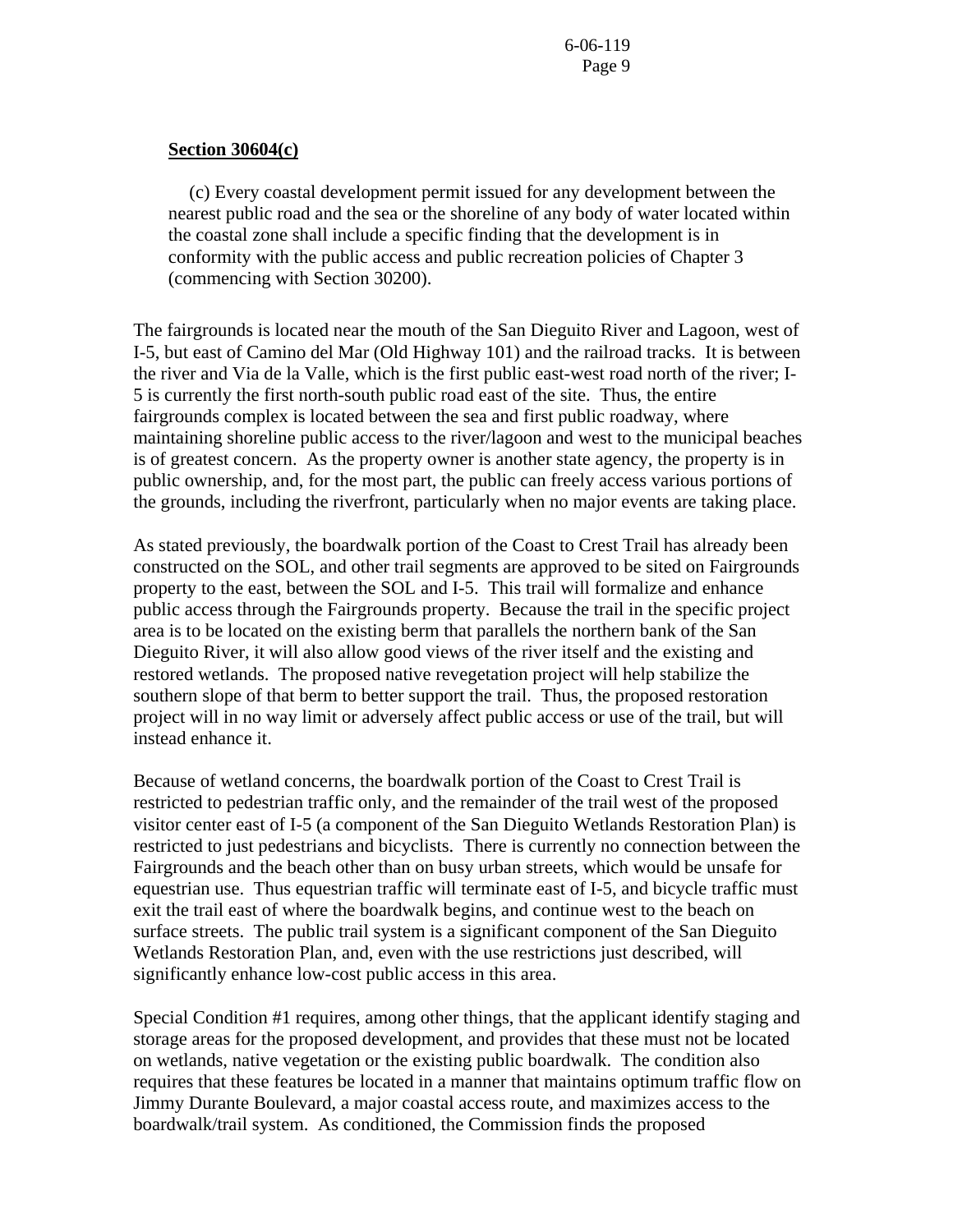development consistent with the cited Chapter 3 policies of the Coastal Act, and consistent with all other public access and recreation policies as well.

 4. Water Quality. The following Coastal Act policies are most pertinent to this issue, and state:

## **Section 30230**

 Marine resources shall be maintained, enhanced, and where feasible, restored. Special protection shall be given to areas and species of special biological or economic significance. Uses of the marine environment shall be carried out in a manner that will sustain the biological productivity of coastal waters and that will maintain healthy populations of all species of marine organisms adequate for long-term commercial, recreational, scientific, and educational purposes.

## **Section 30231**

 The biological productivity and the quality of coastal waters, streams, wetlands, estuaries, and lakes appropriate to maintain optimum populations of marine organisms and for the protection of human health shall be maintained and, where feasible, restored through, among other means, minimizing adverse effects of waste water discharges and entrainment, controlling runoff, preventing depletion of ground water supplies and substantial interference with surface water flow, encouraging waste water reclamation, maintaining natural vegetation buffer areas that protect riparian habitats, and minimizing alteration of natural streams.

The proposed project will not involve any grading, create any new impervious surfaces, or introduce any pollutants. The applicant's existing storm drain system collects all site drainage from the developed portions of the Fairgrounds (i.e., those portions north and west of Jimmy Durante Boulevard, including the existing race track, training track, and horse arena). That drainage passes through existing grease traps in the inlets draining the main parking lot, then discharges into the river channel. The proposed project will not effect the existing storm drain facilities or drainage patterns. Therefore, the Commission finds the development, as conditioned, consistent with the cited policies of the Coastal Act with respect to water quality concerns.

5. Visual Resources. Section 30251 of the Act addresses visual resources, and states, in part:

## **Section 30251**

 The scenic and visual qualities of coastal areas shall be considered and protected as a resource of public importance. Permitted development shall be sited and designed to protect views to and along the ocean and scenic coastal areas, to minimize the alteration of natural land forms, to be visually compatible with the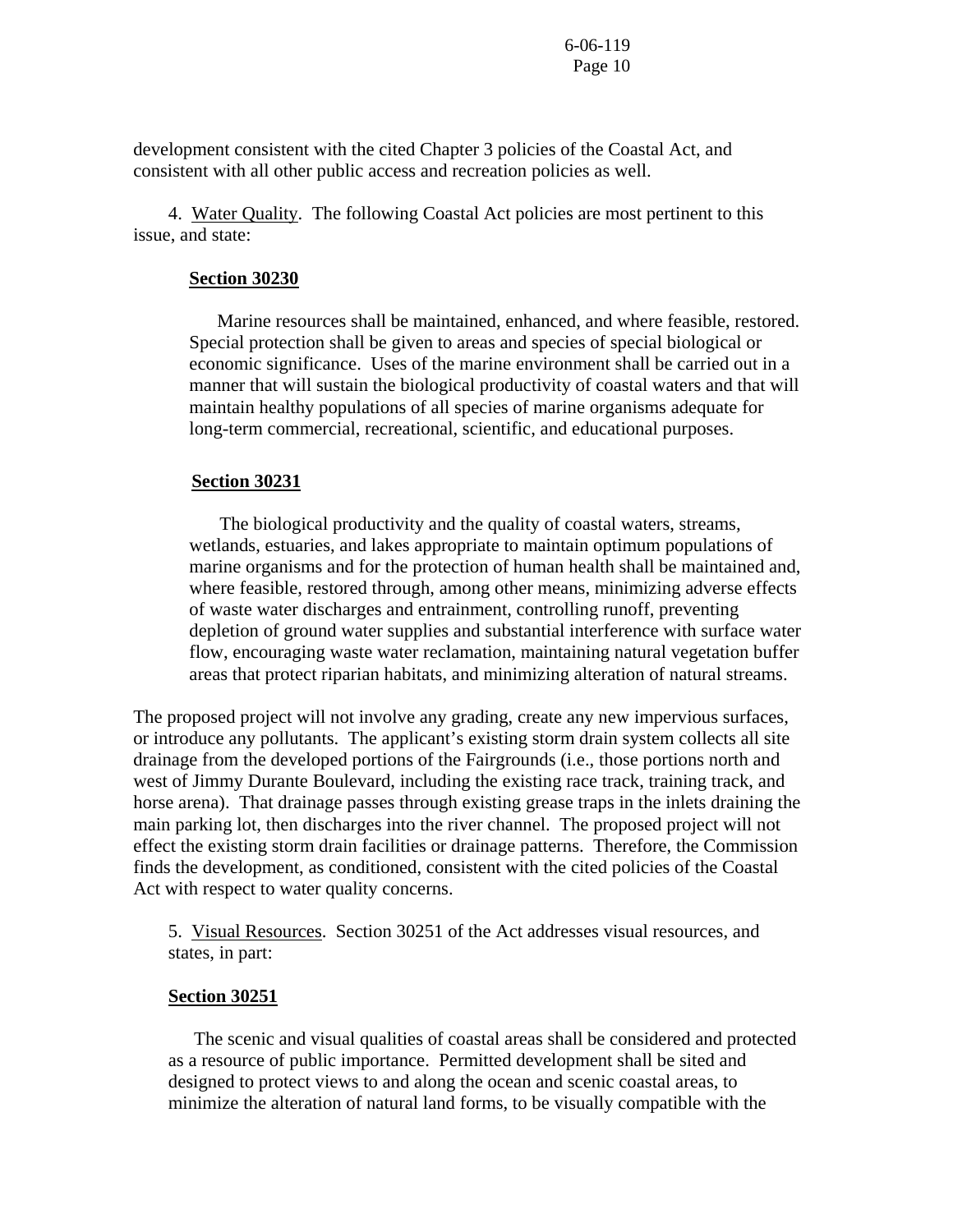character of surrounding areas, and, where feasible, to restore and enhance visual quality in visually degraded areas. …

The proposed uplands restoration project will not have any significant effect on the overall appearance of the Fairgrounds. The project occurs along the berm that protects the southern portion of the site, adjacent to existing wetland resources and a future public trail. The relatively small scale of the proposed restoration will expand native habitats over a wider area. This will be noticeable only to those in the immediate vicinity, and would be considered by most to be a visual enhancement. The Commission therefore finds the proposal, as conditioned, will not adversely impact public views or scenic resources and is consistent with Section 30251 of the Act.

 6. Local Coastal Planning. Section 30604(a) also requires that a coastal development permit shall be issued only if the Commission finds that the permitted development will not prejudice the ability of the local government to prepare a Local Coastal Program (LCP) in conformity with the provisions of Chapter 3 of the Coastal Act. In this case, such a finding can be made.

Although the site is in an area of original jurisdiction and thus not subject to the policies and regulations of either Del Mar's or San Diego's certified LCPs, the proposed project is nonetheless consistent with the Fairgrounds/Racetrack land use designation and zone of the Del Mar LCP that geographically includes the throat area, and with the Commercial Recreation land use designation and zone of the San Diego LCP that geographically includes the EOL and GDR. The District is currently working on a complete update of its 1985 Master Plan, but the draft document has not undergone full review as yet. Although these specific restoration activities are not addressed in either the old or draft master plans, the new plan does identify the concept of restoration in these areas. However, in areas of original jurisdiction, Chapter 3 of the Coastal Act is the legal standard of review, and local planning documents are used as guidance. The preceding findings have demonstrated that the proposal, as conditioned, is fully consistent with all applicable Chapter 3 policies of the Coastal Act.

 7. Consistency with the California Environmental Quality Act (CEQA). The  $22<sup>nd</sup>$  District Agricultural Association (District) is the lead agency for purposes of CEQA review for Fairgrounds projects, and the Coastal Commission is a responsible agency. The District found the proposal categorically exempt from CEQA review pursuant to Class 33, Section 15333, as a small restoration project. Section 13096 of the Commission's Code of Regulations requires Commission approval of Coastal Development Permits to be supported by a finding showing the permit, as conditioned, to be consistent with any applicable requirements of the California Environmental Quality Act (CEQA). Section 21080.5(d)(2)(A) of CEQA prohibits a proposed development from being approved if there are feasible alternatives or feasible mitigation measures available which would substantially lessen any significant adverse effect which the activity may have on the environment.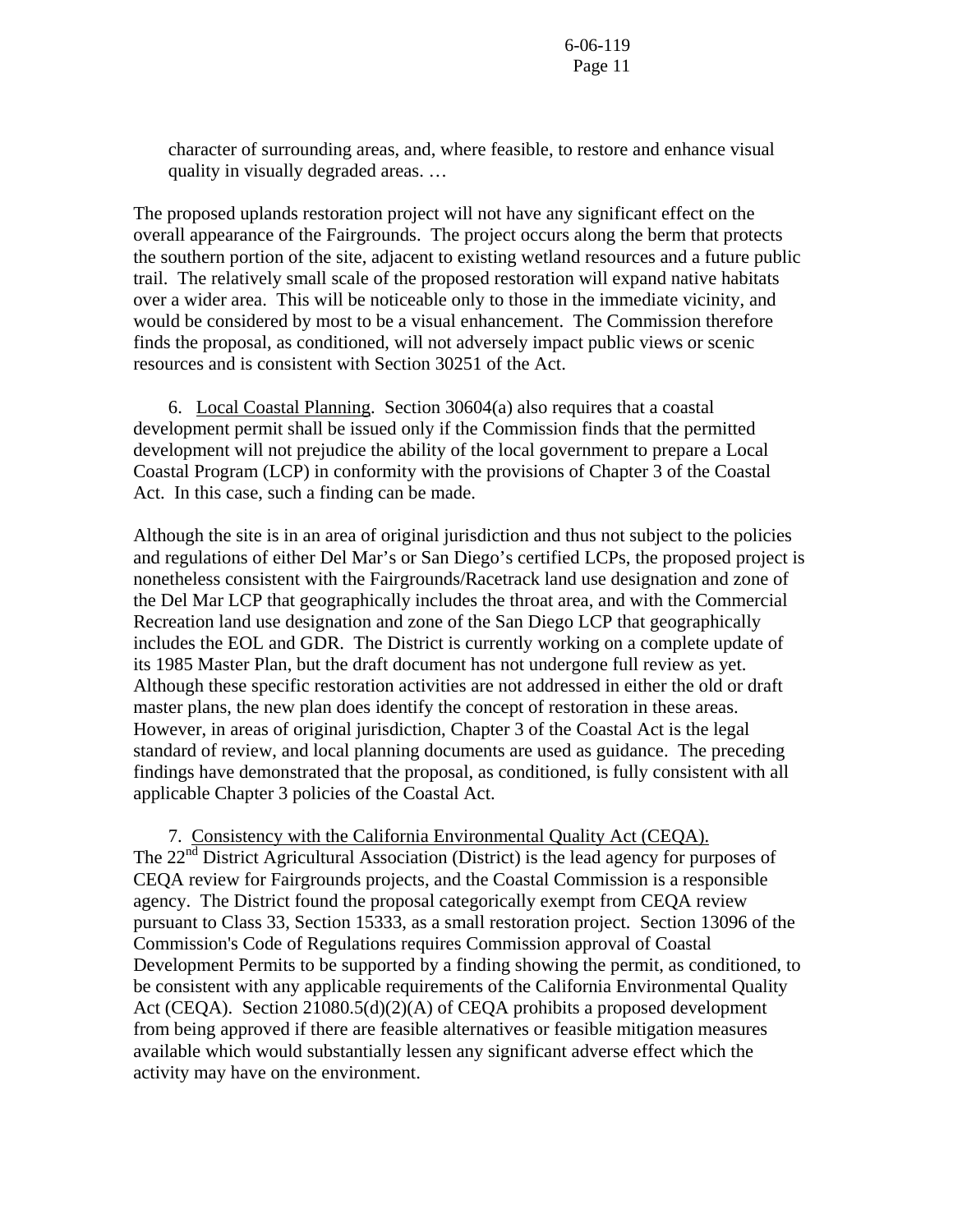The proposed project has been conditioned in order to be found consistent with the Chapter 3 policies of the Coastal Act. Mitigation measures, including conditions addressing project timing, and the location of staging/storage areas, will minimize all adverse environmental impacts. As conditioned, there are no feasible alternatives or feasible mitigation measures available which would substantially lessen any significant adverse impact which the activity may have on the environment. Therefore, the Commission finds that the proposed project is the least environmentally-damaging feasible alternative and is consistent with the requirements of the Coastal Act to conform to CEQA.

## STANDARD CONDITIONS:

- 1. Notice of Receipt and Acknowledgment. The permit is not valid and development shall not commence until a copy of the permit, signed by the permittee or authorized agent, acknowledging receipt of the permit and acceptance of the terms and conditions, is returned to the Commission office.
- 2. Expiration. If development has not commenced, the permit will expire two years from the date on which the Commission voted on the application. Development shall be pursued in a diligent manner and completed in a reasonable period of time. Application for extension of the permit must be made prior to the expiration date.
- 3. Interpretation. Any questions of intent or interpretation of any condition will be resolved by the Executive Director or the Commission.
- 4. Assignment. The permit may be assigned to any qualified person, provided assignee files with the Commission an affidavit accepting all terms and conditions of the permit.
- 5. Terms and Conditions Run with the Land. These terms and conditions shall be perpetual, and it is the intention of the Commission and the permittee to bind all future owners and possessors of the subject property to the terms and conditions.

(G:\San Diego\Reports\2006\6-06-119 22nd Ag restoration stfrpt.doc)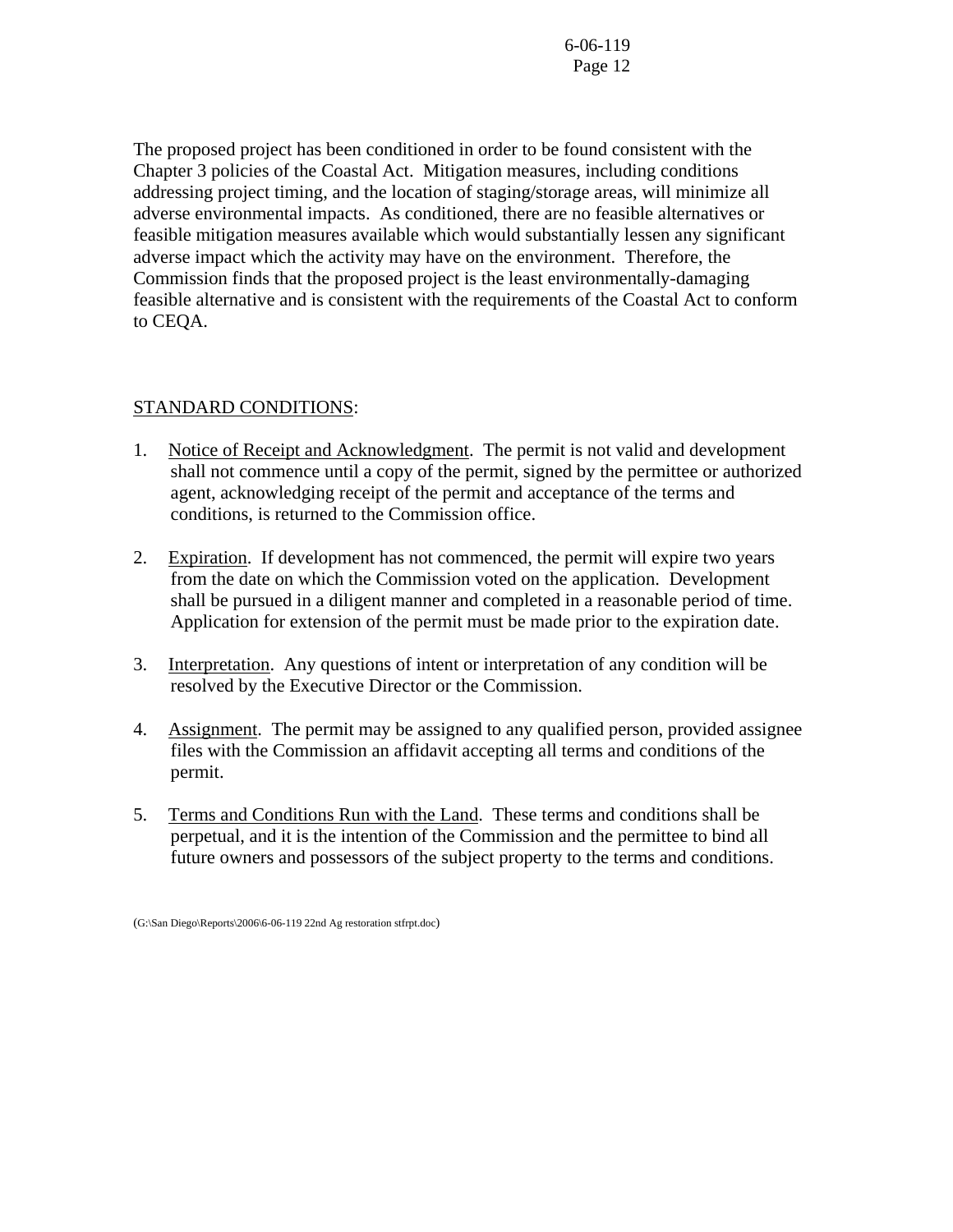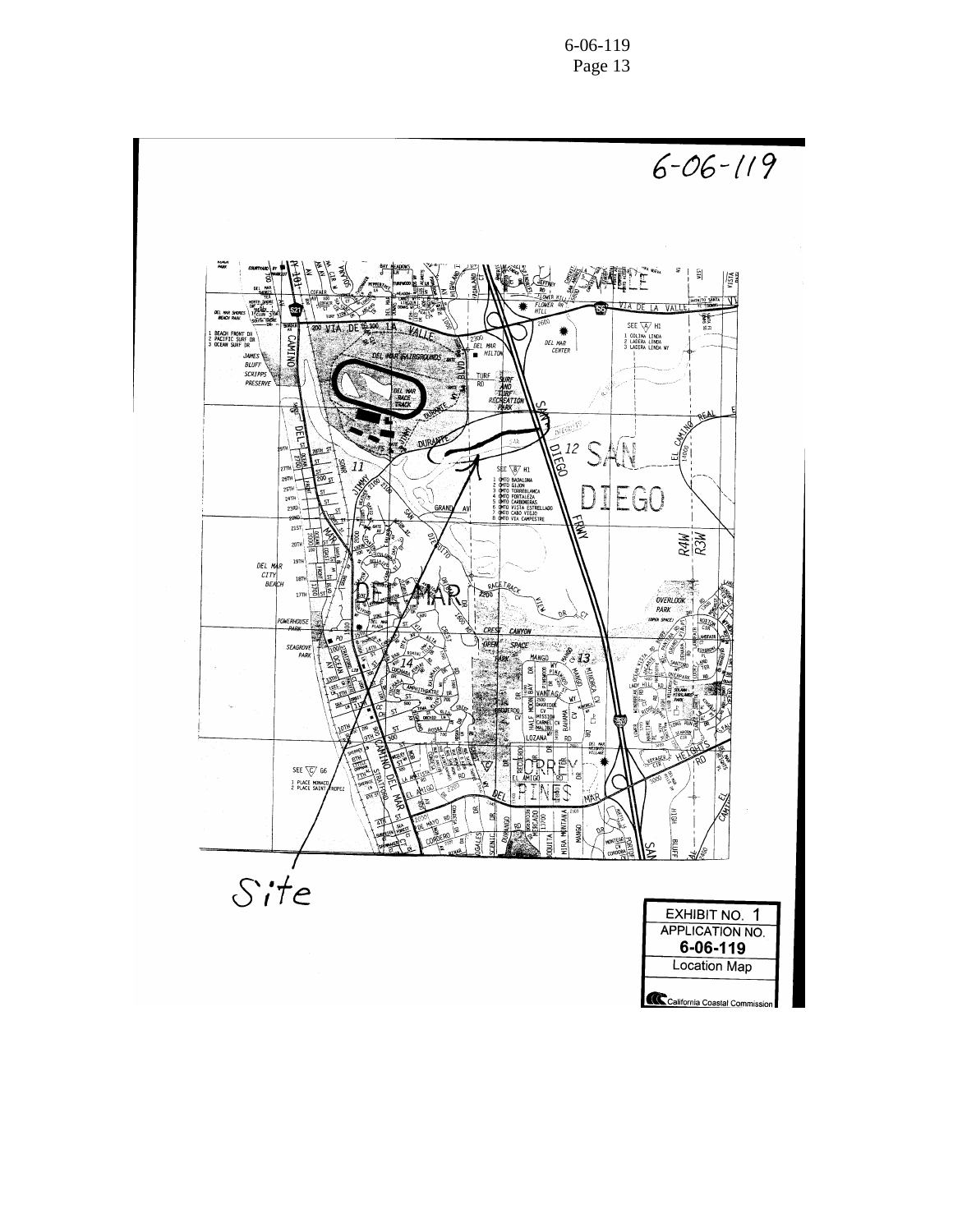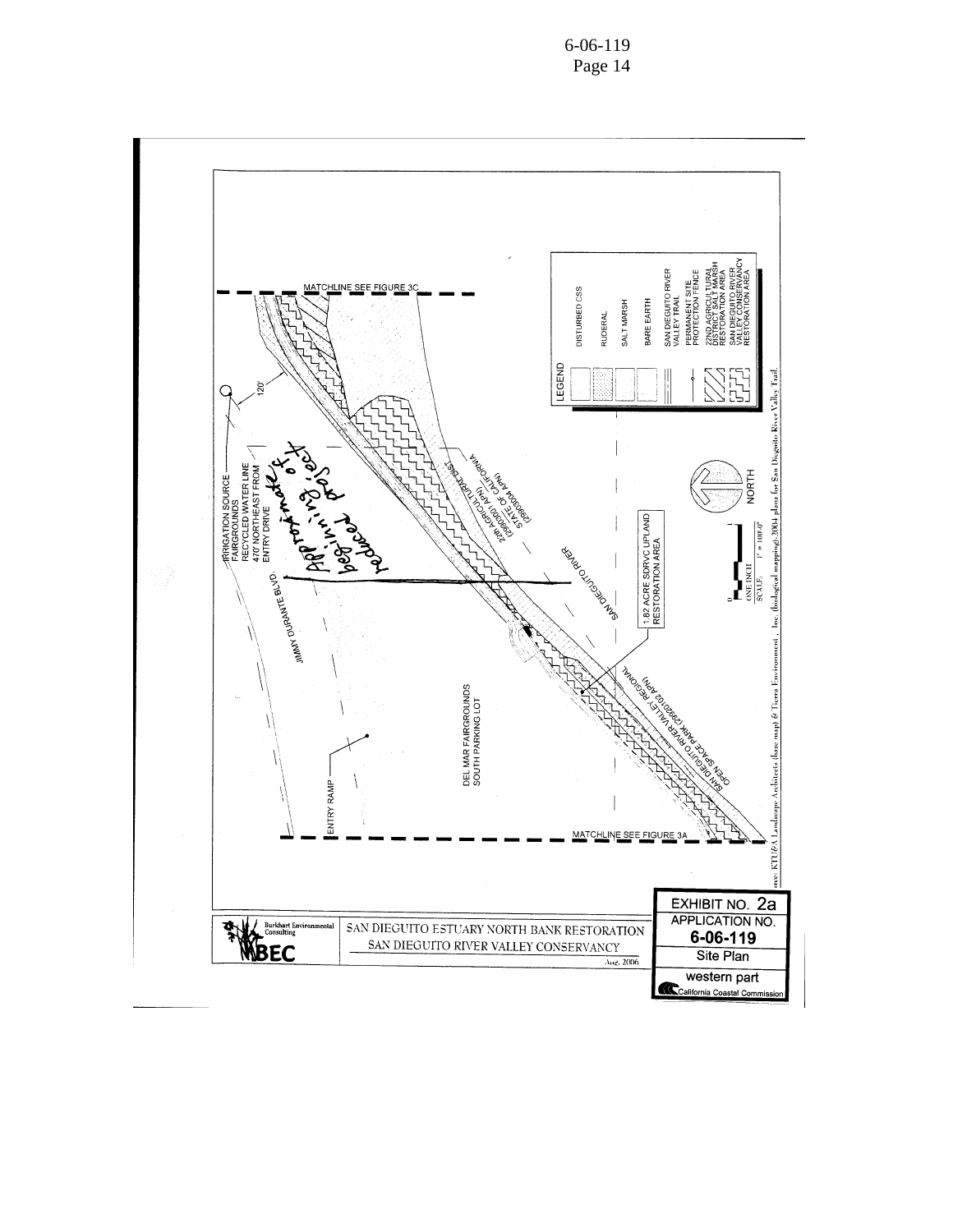

6-06-119 Page 15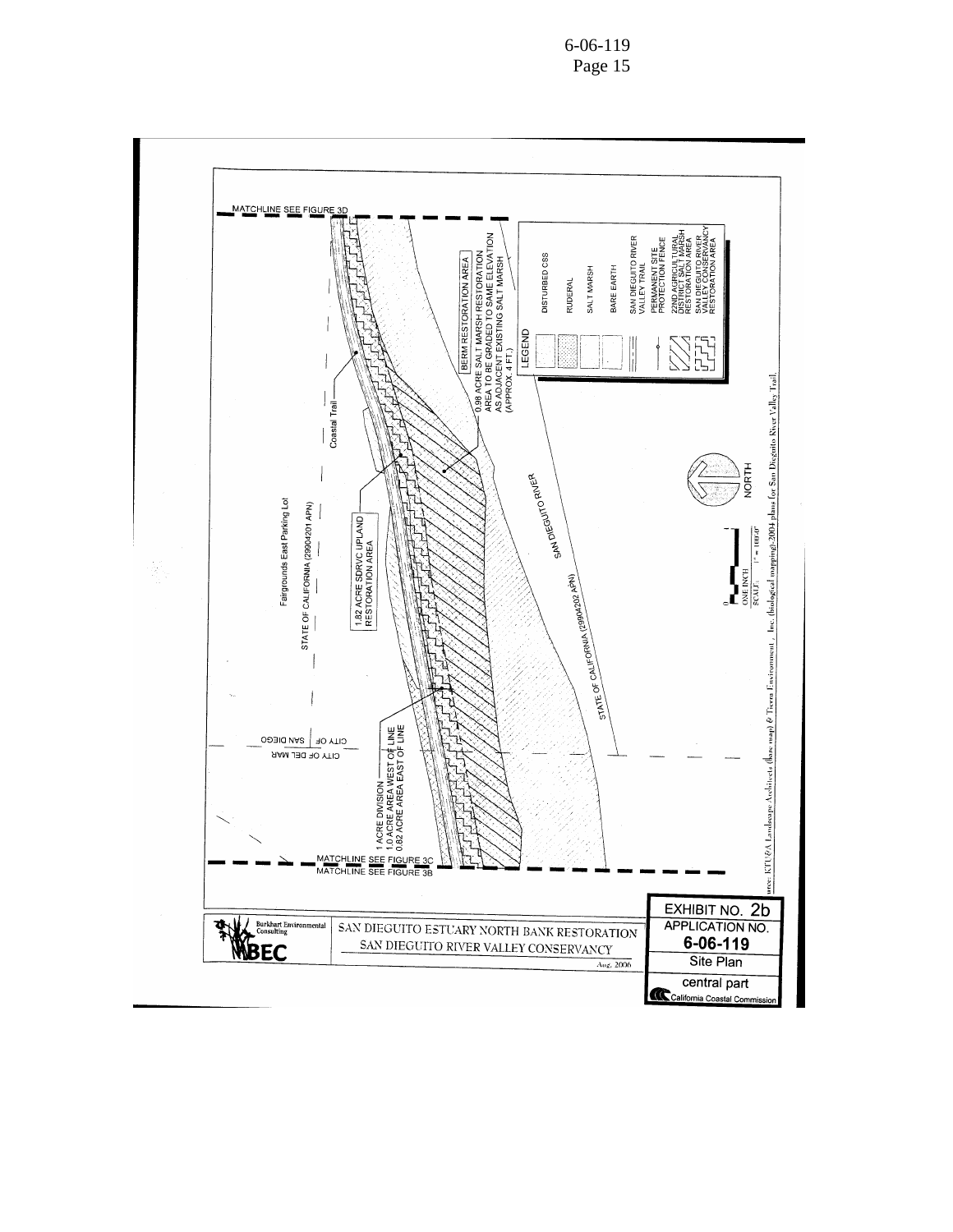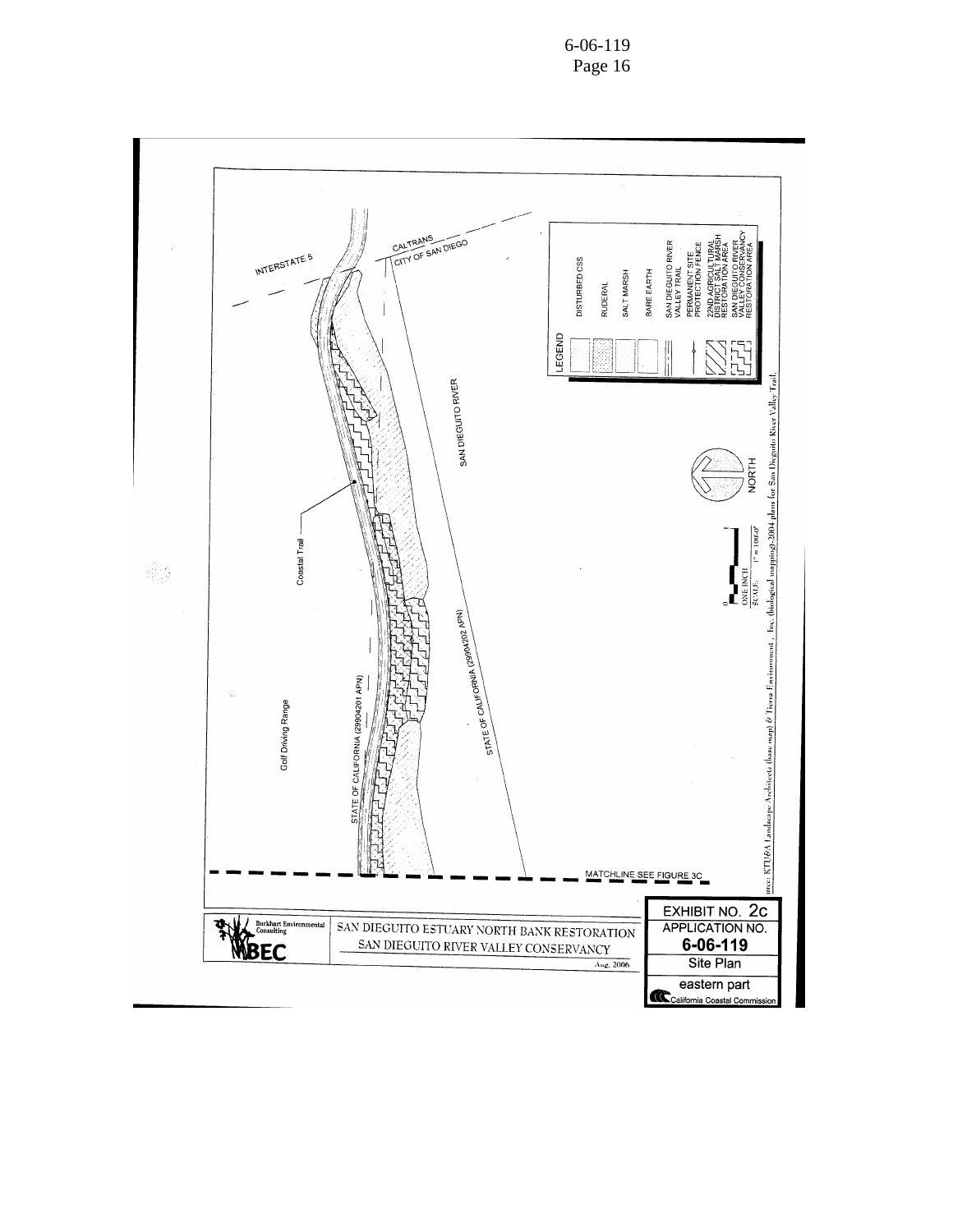#### 5.0 PERFORMANCE MONITORING PROGRAM

#### 5.1 TIME FRAME AND PURPOSE

A simple monitoring program will be performed during the long-term maintenance period by SDRVC project staff to assess project revegetation success and determine if additional remedial measures may be required to meet project performance standards. The monitoring program will begin at the beginning of the 14-month long-term maintenance program.

#### 5.2 HORTICULTURAL MONITORING

After each maintenance visit to the site a short memo will be prepared detailing the priorities for maintenance during the next site visit and any required repairs to the irrigation system.

#### 5.3 BOTANICAL MONITORING

#### **Annual Container Plant Survival Assessments**

Annually in May dead container plants will be assessed to ascertain whether container plant success standards are being met and to determine replacement plan needs for the coming fall replacement plant period.

#### **Cover Monitoring**

Annually each year in May a visual determination will be made on the percent native and nonnative cover on the site to determine the adequacy of weed control and the progress towards final vegetation cover standards.

## **Container Plant Height Assessments**

A 20 % sample of each container planted species will be measured at the time of annual survival monitoring to measure progress towards project height performance standards.

Habitat Restoration Plan August 2006 Burkhart

26



 $\mathbb{G}_1$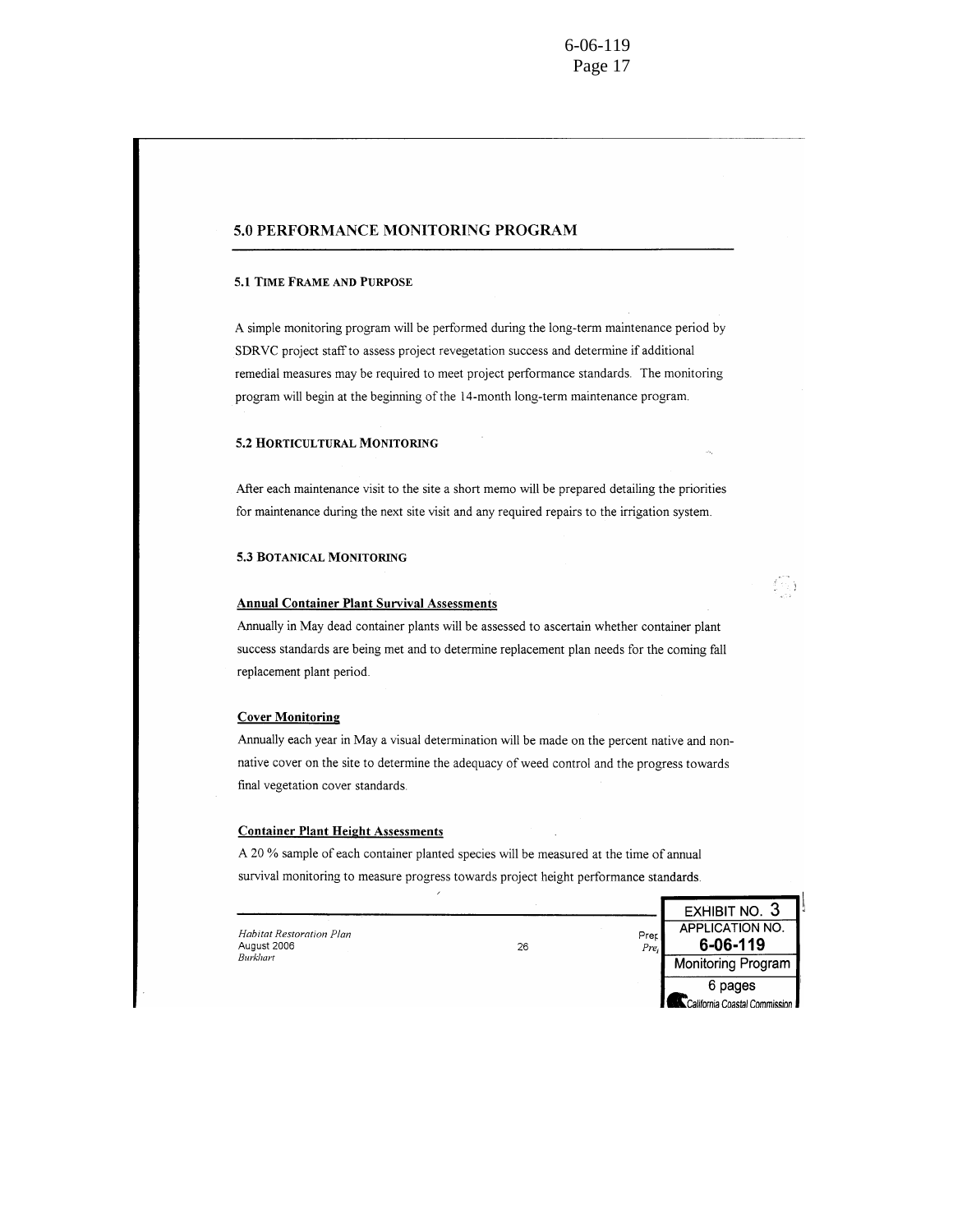#### **5.4 MONITORING REPORTS**

SDRVC shall make project progress reports to the Southern California Wetlands Recovery Project or permitting groups as required by terms of the project grants and permits.

## **6.0 PERFORMANCE STANDARDS AND REMEDIAL MEASURES**

#### **6.1 PURPOSE AND BASIS FOR STANDARDS**

This section defines a set of annual performance standards for evaluating the progress of the restoration plantings. These standards are designed to ensure the successful reestablishment of the intended coastal sage scrub cover in the Plan. These standards will also be used to determine whether to implement remedial measures to correct shortfalls in project progress. Potential remedial measures are discussed with each standard. The Project Manager will have discretion to have maintenance workers implement appropriate measures, or determine whether additional measures are necessary. Performance standards are discussed below and summarized in Table 3.

## **6.2 EROSION CONTROL STANDARD**

#### Standard

No significant erosion will be allowed to runoff from the Restoration Area into adjacent wetlands that would damage vegetation cover or significantly effect river water quality.

## **Remedial Measures**

Significant erosion will be reported to the Project Manager and repaired immediately by either DAA staff or volunteer maintenance workers. If required, standard erosion control practices will be used to stabilize eroding areas including: silt fence repair, straw wattles, and additional seeding.

**Habitat Restoration Plan** August 2006 Burkhart

27

Prepared for SDRVC Prepared by Brad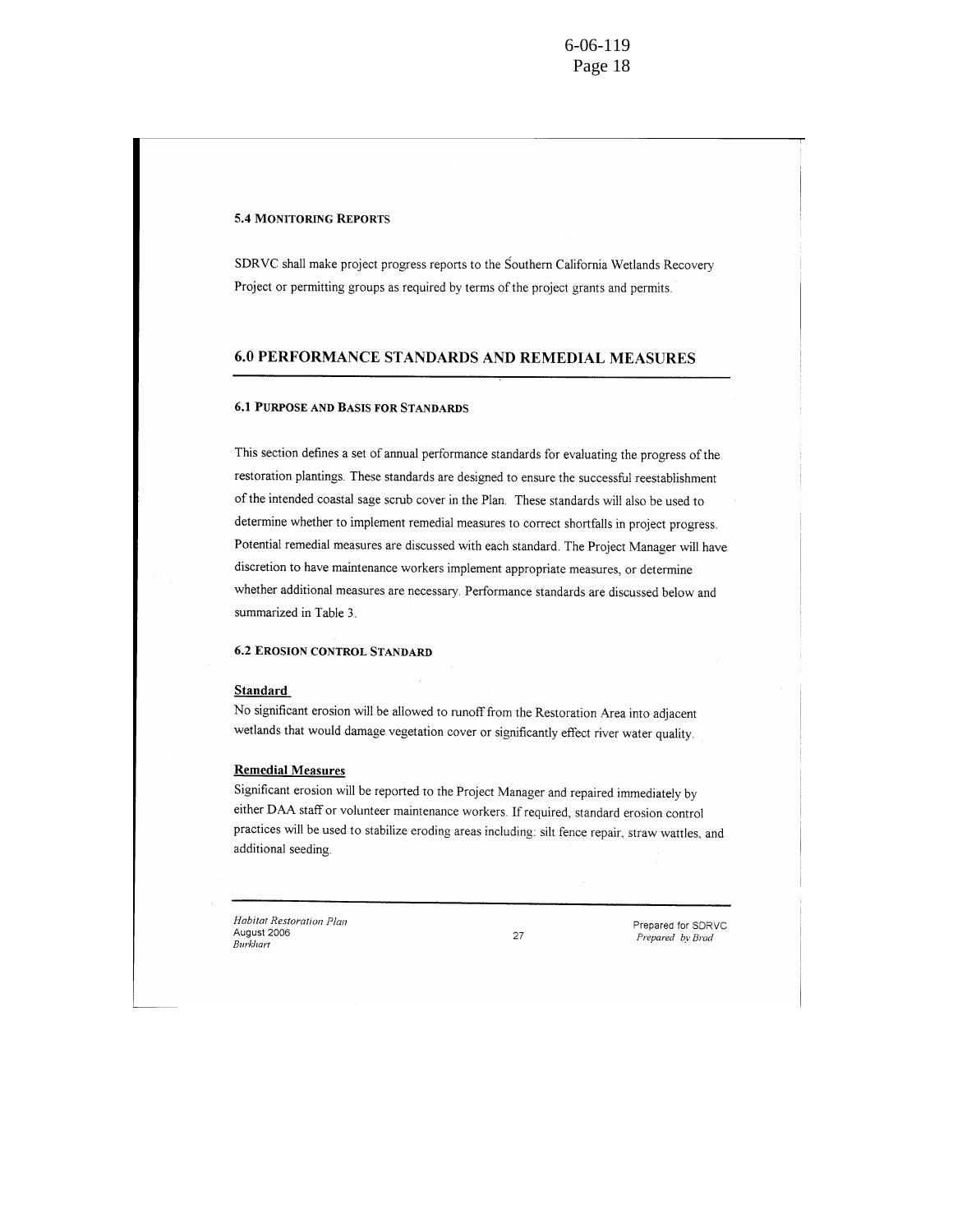#### **6.3 PLANT ESTABLISHMENT STANDARD**

#### **Container Plant Survival Standard**

Container plant survival will be 100% at the end of the first year after planting (8 months after the start of long-term maintenance period) or plants will be replaced with the same size and species as originally planted. In Years 2 and 3 container plant survival will be 90%. Naturally occurring seedlings may be used to replace dead container plantings if found in the vicinity of dead plants.

#### **Remedial Measures**

Container losses below Plan standards will be replaced in the fall of each year from October 1 to the end of December. Additional species may also be substituted by the Restoration Biologist if considered necessary to achieve this success standard.

#### **6.4 ESTABLISHMENT OF SEEDED SPECIES STANDARD**

#### **Standard**

For the project to be considered successful, all seeded species (except initial nurse crop annuals) will be established within the site at the end of the 14-month monitoring program.

#### **Remedial Measures**

If seeded species fail to establish, then either additional seeding will be undertaken or container plants of these species may be planted. The Restoration Biologist may recommend alternate species for replacement should any of the seeded species fail to be adapted to final site ecology.

#### **6.5 VEGETATION COVER STANDARD**

## **Standard**

To be considered a success, intended native cover will attain 80% at the end of 3 years. Other non-planted native species appropriate to final cover will be included in the final cover evaluation.

**Habitat Restoration Plan** August 2006 Burkhart

28

Prepared for SDRVC Prepared by Brad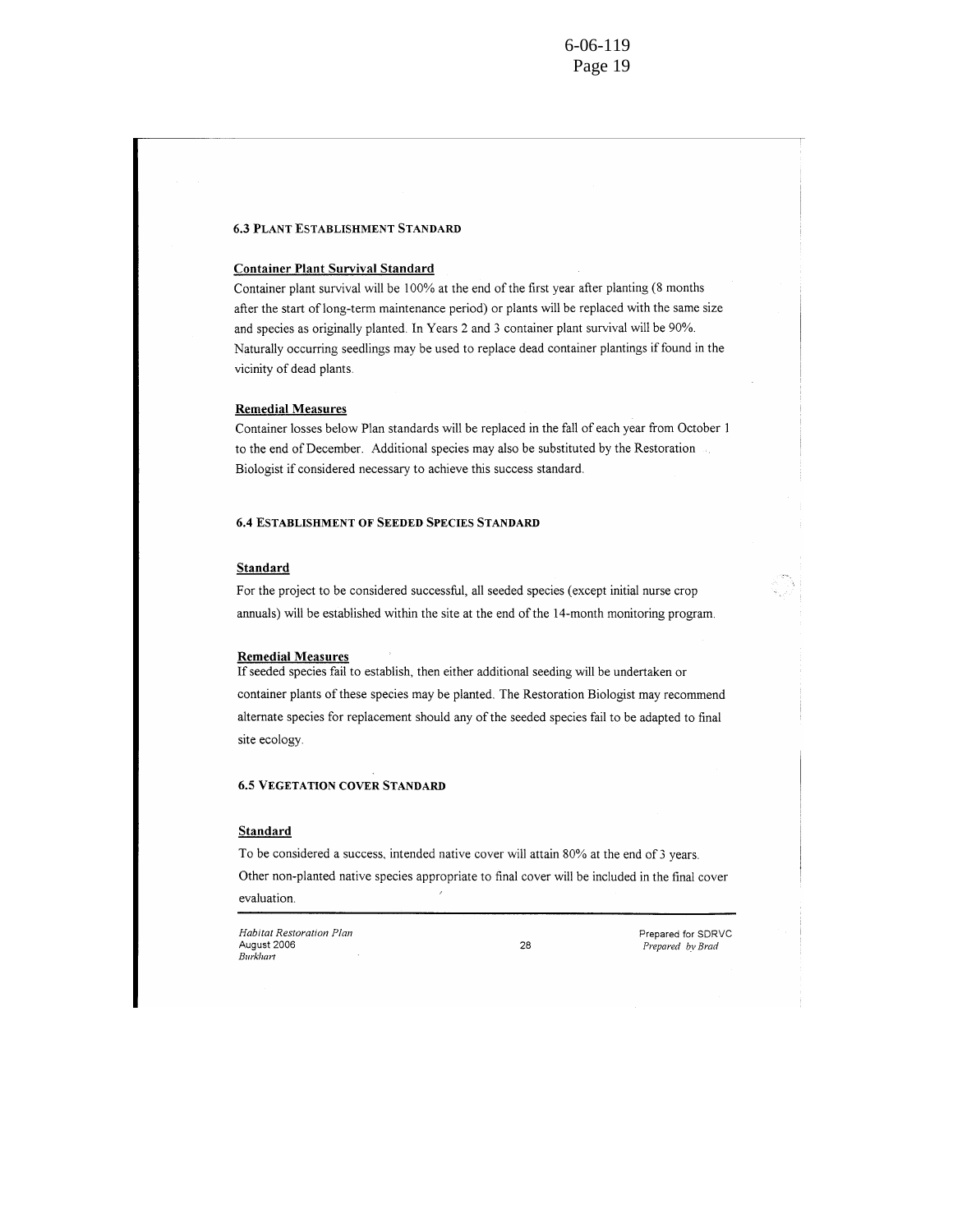#### **Remedial Measures**

If seeded species fail to establish adequate cover, then either additional fertilization, irrigation, or seeding may be recommended.

## **6.6 CONTAINER HEIGHT STANDARD**

#### Standard

All container plantings will achieve an average height of 18-inches at the end of 3 years.

#### **Remedial Measures**

If coastal sage scrub container plantings fail to achieve adequate height, then either additional fertilization, irrigation, or replanting may be considered.

#### **6.7 WEED COVER**

#### **Annual Non-native Weed Cover Standard**

The goal will be to eradicate the majority of non-native annual and perennial weed species from the Restoration Area during the 14-month monitoring program. For the project to be considered successful no more than 20% of cover will consist of non-native species at the end of any year of the monitoring period. This cover will be determined by visual estimate in May each year.

#### **Invasive Exotic Species Standard**

There will be no invasive exotic weed species found within the Restoration area or within 100 feet of the its limits during the 14-month maintenance period. The goal will be to attain 100% control of invasive exotic weed species on an annual basis throughout the 14-month monitoring effort, including any new seedlings that may establish during this period. The species most important to eradicate are tamarisk, myoporum, and giant reed.

Habitat Restoration Plan August 2006 Burkhart

29

Prepared for SDRVC Prepared by Brad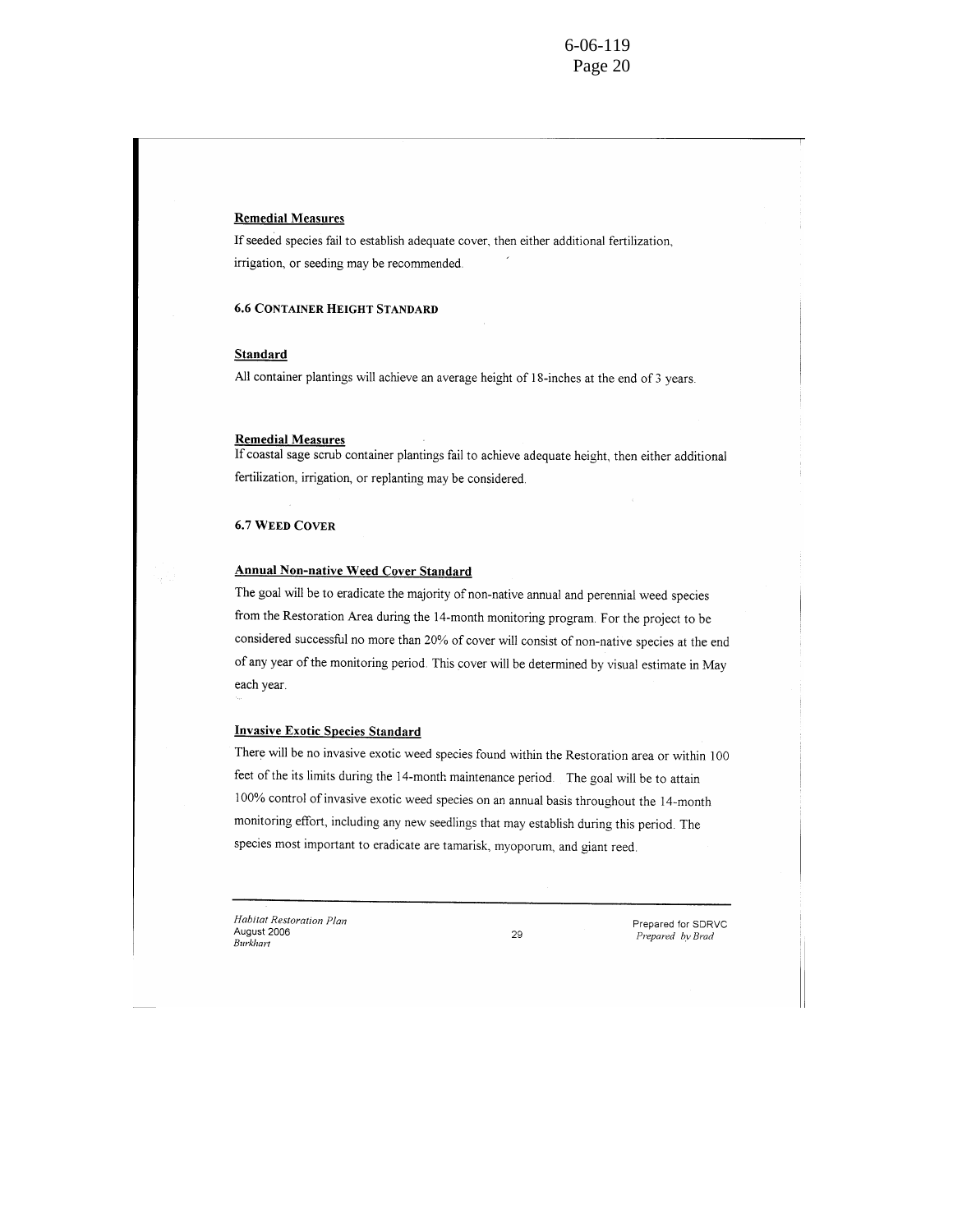## **Remedial Measures**

Standard hand weed control measures will be used to achieve weed control goals. Herbicide application will be used only as a measure of last resort for general weed control but will be necessary for invasive exotic weed control. Only herbicides approved for aquatic use will be applied within the project limits. Replanting may be used to revegetate areas of weed dominance.

## **6.6 IRRIGATION**

## **One Summer Without Irrigation Standard**

To be considered successful the restoration plantings must be in a healthy condition after a minimum of one summer (June to September) without irrigation.

## **Remedial Measures**

If this standard cannot be met then the long-term monitoring period may be extended.

Habitat Restoration Plan August 2006<br>*Burkhart* 

30

Prepared for SDRVC Prepared by Brad

Ć,